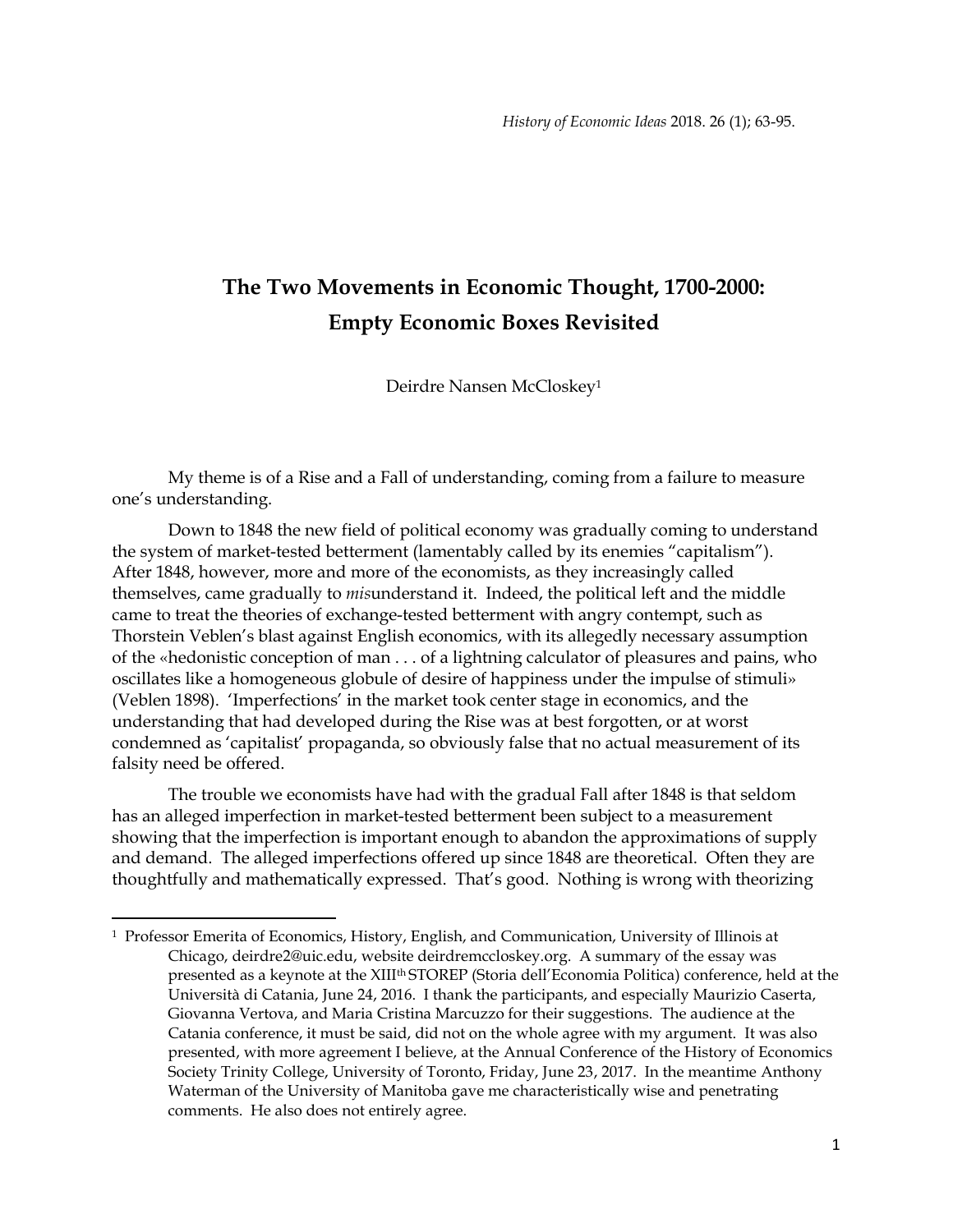or mathematics. We need more, not less, theorizing and mathematics in economics. But theories, whether mathematical or verbal, are not of course proven facts, and to treat concepts without empirical content as facts is a mistake. As Kant said, «thoughts without content are empty» (A51/B76).<sup>2</sup>

That is my main point: the Fall has not been justified scientifically. The imperfections might, that is, to use an image of the economic historian and student of Marshall, John H. Clapham, in 1922, turn out to be «empty economic boxes». We don't know because we have not measured. Most scientific justification depends on measurement. The Fall has not. It has depended on thoughts without content. From the point of view of the sciences depending on measurement, such as geology or history, the course of economic science since 1848 looks strange indeed.

The crux in the retreat from understanding after 1848 was an ill-chosen piece of rhetoric, the locution '*perfect* competition'. 'Perfect' competition came to be seen by the left and then by the center and even by some on the right as a unicorn. Economists discovered more and more reasons, they thought, to doubt that such a beast existed, *even approximately*. The word 'approximately' here is crucial. What a quantitative policy science like economics requires is adequate approximations, in which we know the degree of approximation. That's what other quantitative sciences do. Economics on the whole does not.

The history of economics can therefore be divided into two parts. Before 1848, extending to the 1870s, was the education, stretching slowly from Aristotle, accelerating in the late 18th century and especially in the early 19th. After 1848, and itself accelerating after the 1870s, came the re-education in 'imperfections'. Or some would say, as I would, the 'deeducation'.

The economist Joseph Persky's splendid new book, *The Political Economy of Progress: John Stuart Mill and Modern Radicalism* (2016) dates the turning point to Mill's *Principles of Political Economy* (1st ed. 1848). Persky argues persuasively that Mill expresses the triumph of laissez faire, yet also expresses the beginning of the theoretical criticisms of its imperfections. Persky celebrates the criticisms. Like another brilliant colleague of mine at the University of Illinois at Chicago studying such matters—the philosopher Samuel Fleischacker writing on the Blessed Smith—Persky writing on the Amiable Mill claims his man for the left of politics. My colleagues on the left are surely correct in this. Mill under the influence of Harriet Taylor, and under his own unusual openness to views contrary to his own, became the original moderate social democrat, while also being the culmination of classical liberalism. And Smith was indeed an original egalitarian, advocating what he called «the liberal plan of equality, liberty and justice».<sup>3</sup> In other words, Mill and Smith were original liberals, advocating laissez faire. Yet Smith was no scorner of the poor, and Mill was also an original socialist, as Persky notes, advocating intervention to repair a growing list of imagined but unmeasured imperfections. Mill therefore was simultaneously the peak of the Rise of laissez faire and the beginning of its long Fall.

<sup>2</sup> See the lucid discussion of this famous remark by Robert Hanna in the Stanford Encyclopedia of Philosophy at http://plato.stanford.edu/entries/kant-judgment/supplement1.html

<sup>3</sup> SMITH 1776, vii.9.3.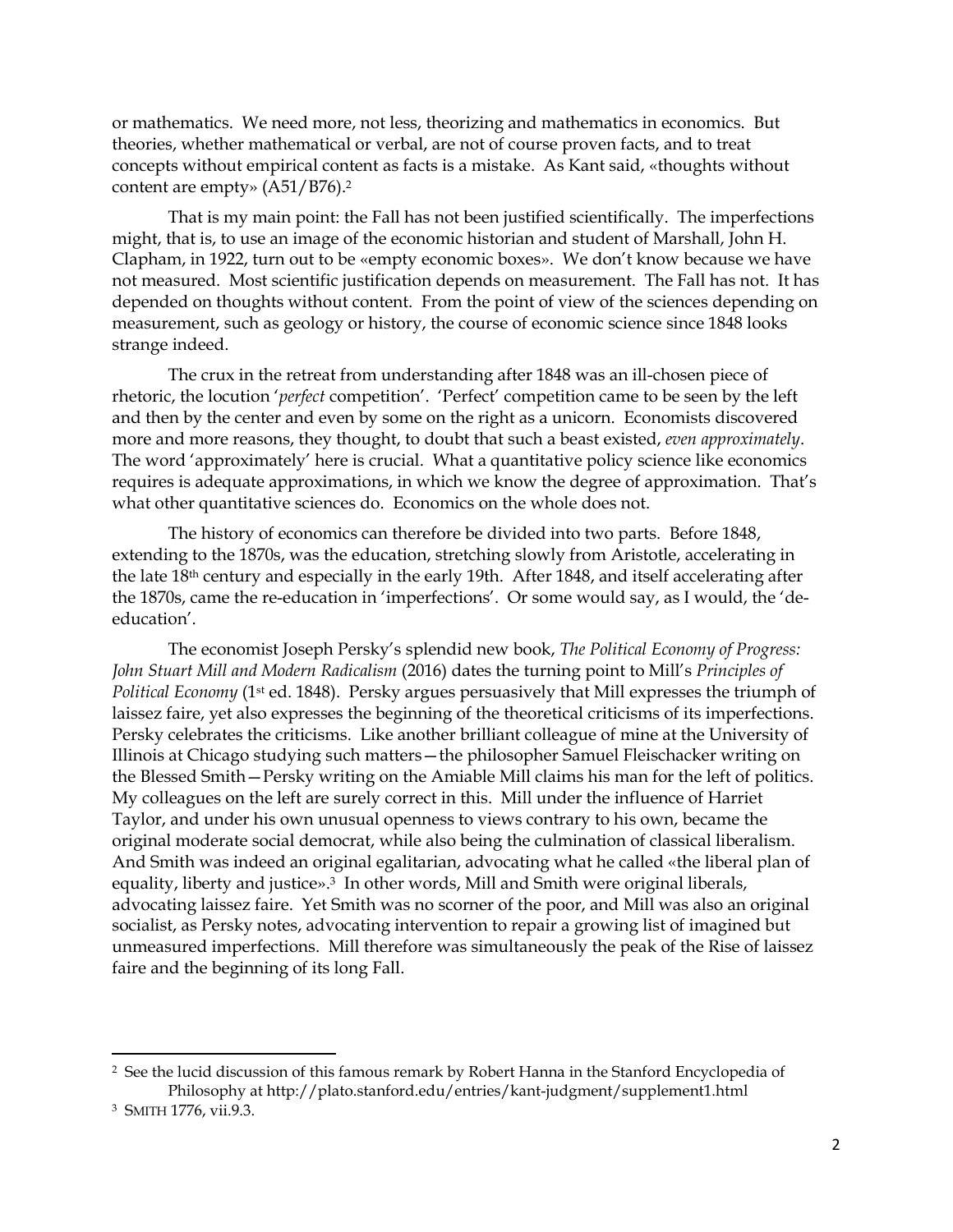### **Existence Theorems are Not Sufficient for Science**

The simplest form of the it's-a-unicorn criticism after 1848 is to note with a smirk that in the world after Eden, of course, no 'perfection' can exist. Note the word 'exist', a qualitative absolute. No approximations about it. The argument is heard daily on both sides of the question whether we live under approximately good conditions.

But the argument depends on a humanistic, pure-mathematics notion of exist-or-not. Economists think they are doing quantitative, policy science when they produce another *possible* failure of exchange-tested betterment to achieve utopia, *even though they do not offer evidence of its factual importance*. It would be like producing a model of gravity saying that it *possibly* could be not an inverse square law but an inverse cube law, yet without offering evidence on the factual importance of the new model.

The routine of exist-or-not infects even statistical studies, which are of course supposed to give just such evidence of approximation. The studies depend on a dubious notion derivable it is said from the very numbers themselves, without a scientific judgment of How Big is Big, of statistical 'significance,' yes or no—a notion recently repudiated even by its long-time sponsor, the American Statistical Association.<sup>4</sup>

The problem is not, I repeat, the use by economists of mathematics, or of statistical theory. Most economists and I agree with Léon Walras, who wrote in 1900, «As for those economists who do not know any mathematics. . . yet have taken the stand that mathematics cannot possibly serve to elucidate economic principles, let them go their way repeating that 'human liberty will *never* allow itself to be cast into equations' or that 'mathematics ignores frictions which are *everything* in social science'».<sup>5</sup>

The problem is the *kind* of mathematics used, arising from the kind of teachers of mathematics the young economists apply to. Most economists learn their mathematics from the Department of Mathematics, not from the Departments of Engineering or of Physics or of Meteorology. Therefore they learn to prove mathematical propositions rather than to use the propositions to study the world. Actual engineers and physical scientists do not care whether the mathematical propositions have been proven back in the Department of Mathematics up to the standard of a Greek-style proof-of-existence-by-contradiction, such as the proof of the irrationality of the square root of 2. They care only that they are useable approximations--that the square root of 2 can be expressed as a rational number approximately, such as 1.41421356237--and that the approximations appear so far to have allowed the bridges that were built with their aid to continue standing. Calculus, for example, was used to study the physical world in all manner of ways during the two centuries after its invention, long before the Department of Mathematics came up with a rigorous proof that it made sense to claim that epsilon was 'infinitesimally' small, but not zero. Schödinger's wave equation, again, has no axioms that prove it by the rules of the Department of Mathematics. But since 1926 it has been used in physics most energetically.

<sup>4</sup> AMERICAN STATISTICAL ASSOCIATION 2016.

<sup>5</sup> WALRAS 1874/1900 [1954], p. 47.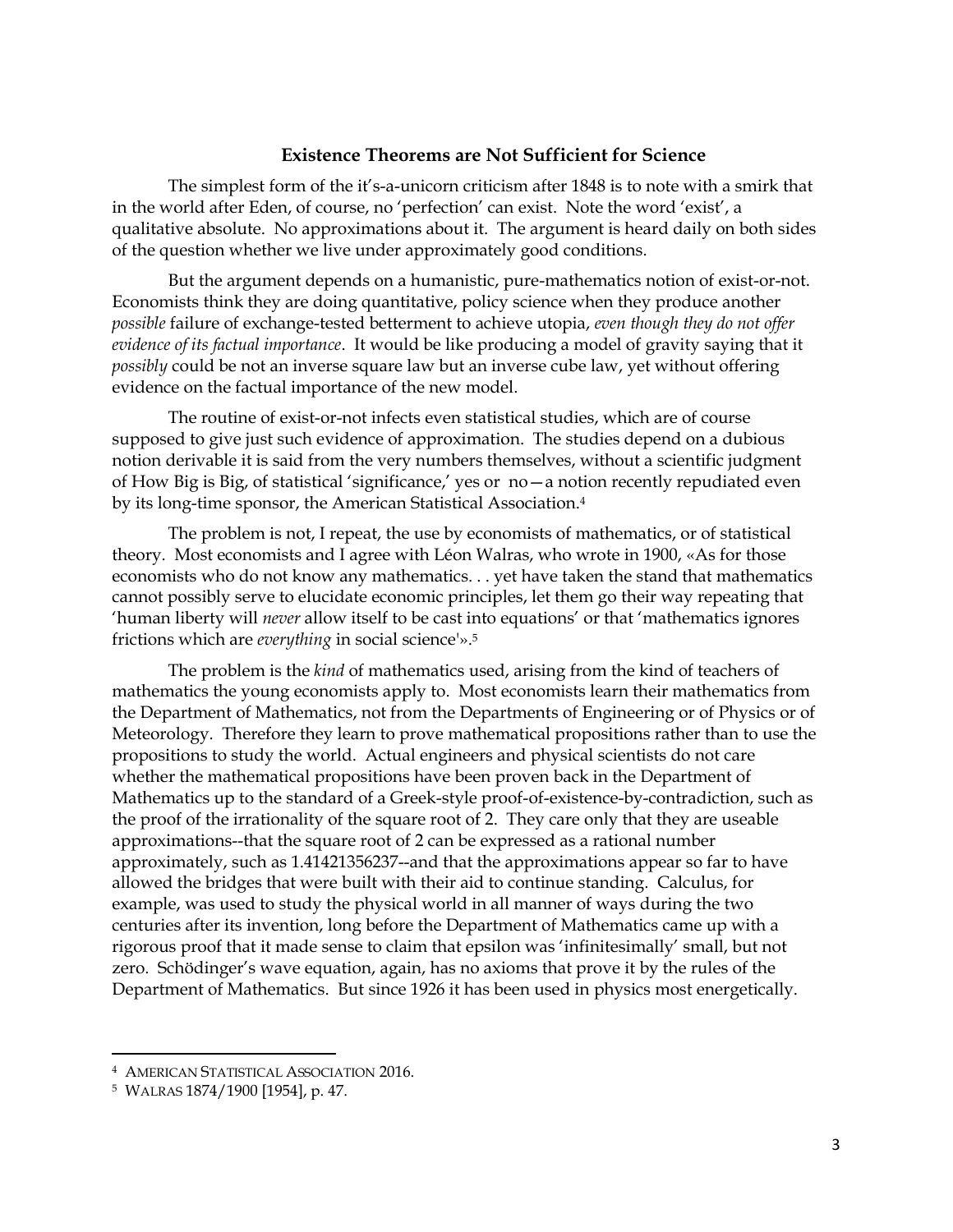Yet to enter a leading graduate program in economics nowadays you need to master real analysis, the calculus-on-steroids that is the foundational course for a student majoring in mathematics. It consists of the proofs of exist-or-not beloved of pure mathematicians, though useless for actual science. An economist so educated by pure mathematicians is tempted therefore to linger in the lovely world of exist-or-not, and to eschew the troublefilled world of factually large/factually small required of a political economy. She believes (mistakenly, as the physicists could tell her) that a mathematical expression, or an economic theory such as purchasing power parity, is of no use if you cannot arrange a mathematicsdepartment proof of its consistency with axioms. She believes (mistakenly, as the engineers could tell her) that in building a bridge you need to prove theorems. The economist believes that you need a proof of the stability of solar system, or of the Italian economy, before you can propose mathematical expressions for its movements. She believes that calculus must of course be proven (by real analysis) before you can use it to trace a cannon ball, or to maximize a function such as utility. She believes, when she turns to what she thinks is an empirical method, that whether a coefficient in a regression equation 'is positive' is a scientific question.

Alan Turing, a great British mathematician, had in 1939 a famous debate with Ludwig Wittgenstein, a great Austrian philosopher, trained as an aeronautical engineer. Great against great, but from two worlds of mathematical learning.

- *Wittgenstein:* The question is: Why are people afraid of contradiction? It is easy to understand why they should be afraid of contradictions in orders, descriptions, etc. *outside* mathematics. . . . Why should they be afraid of contradictions inside mathematics? Turing says, «Because something may go wrong with the application [of the mathematics]» . . . But if something does go wrong. . . then your mistake was of the kind of using as wrong natural law.
- *Turing:* You cannot be confident about applying your calculus until you know that there is no hidden contradiction. . . .

*Wittgenstein:* But nothing has ever gone wrong that way yet.<sup>6</sup>

The economists, inhabiting a bridge-building science of policy, should be on Wittgenstein's side, using mathematics. Too often they are on Turing's side, yearning and yearning to prove economic theory free of hidden contradictions.

My point, I repeat, is not anti-mathematical. But what we need is mathematics relevant to the actual economic world, such as Fourier series and general-equilibrium simulations and fuzzy logic. Not their proofs. If you can prove that on such-and-such axioms 'there exists' a competitive equilibrium you have offered nothing of scientific value. I knew the mathematical economist Frank Hahn slightly. To my challenge that general equilibrium existence theorems were useless as political economy he replied that, if he could show how very many and very strange were the conditions necessary for *perfect* competition, he could show «why Margaret Thatcher was wrong». Frank was lingering in the world of thoughts without content, for an ethico-political purpose. Suppose you agree with him that Thatcher was wrong. To prove it, however, you do not need theorems. You need an empirical demonstration that her (brief) flirtation with free-market policies turned out badly, in the actual British world.

<sup>6</sup> Quoted in HODGES 1983, p. 154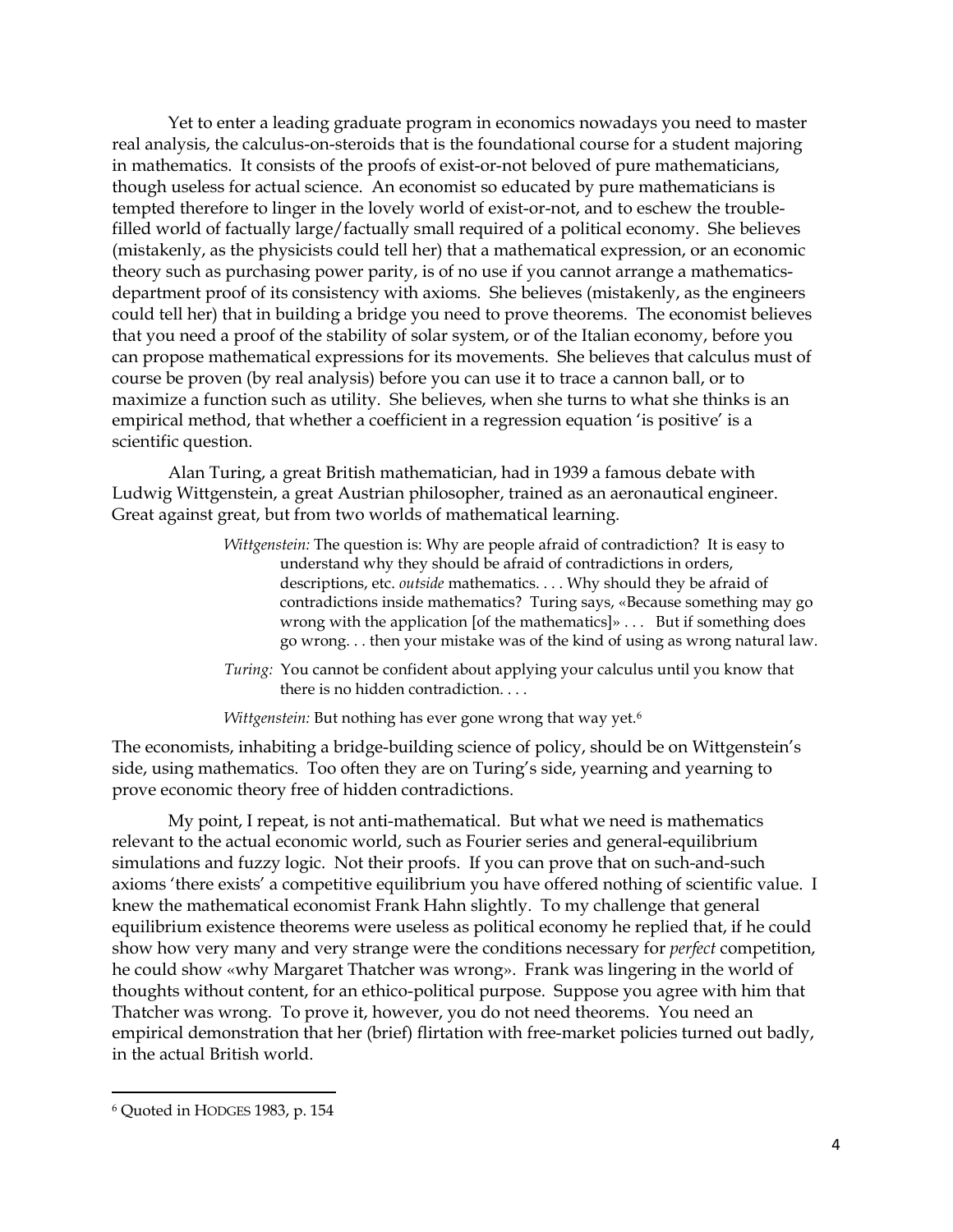#### **Yet the Humanities are a Necessary First Step**

Nor is my point, to look at the other side, anti-humanistic. The humanities—such as literary criticism in the Department of Literature, and number theory in the Department of Mathematics, and transcendent meaning in the Department of Theology—study categories, such as good/bad, lyric/epic, 12-tone/melodic, red giant/white dwarf, hominid/Homo sapiens, prime/not, exist/not. Such humanistic and human categorization, obviously, is a necessary initial step in a scientific argument. You have to know what your categories *are* by well-considered definition, such as Homo sapiens sapiens/Homo sapiens neanderthalensis, before you can *count* their members.

Some definitions are helpful and wise, some misleading and stupid. The humanities, and the humanistic steps in any science, study such questions, offering more or less sensible arguments for a category being wise or stupid. 'Gravity' expressed mathematically proved to be wise, 'phlogiston' and 'the ether' not so much. In 1880 economists and psychologists thought that 'utility' was measurable, then not, then a century on, in the form of 'happiness', yes again, though criticism from the humanities makes the new Yes doubtful.7 Philosophers habitually use on/off, qualitative categories to recommend, for example, reducing the psychology of risk-taking to quantities.8 By1910 many economists and other scientists believed that the category 'Aryan race' was helpful and wise in thinking about the economy and the society. Around 1910 the American Progressives, for example, especially the leading economists among them, believed passionately in racism, and advocated policies such as immigration restrictions and the minimum wages to achieve eugenic results in favor of the Aryan race.9 Indeed most scientists, such as the great English statistician Carl Pearson, thought it was wise. It was, we later decided, a misleading and stupid and even evil category.

The necessity of the humanistic first step, observe, applies to physical and biological sciences as much as to *les sciences humaines* or *die Geisteswissenschaften* or plain Italian *scienza.*  Meaning is scientific. The Danish physicist Niels Bohr wrote in 1927, that «It is wrong to think that the task of physics is to find out what the world is. Physics concerns what we can *say* about it».10 We. Humans. Say. With words. About *geisteswissenschaftliche* categories the German-American poet Rose Äuslander wrote, «In the beginning / was the word /and the word was with God / And God gave us the word / and we lived in the word. / And the word is our dream / and the dream is our life».<sup>11</sup> Truer words were never spoken. We dream of categories, in our metaphors and stories, and with them make our lives, especially

<sup>7</sup> MCCLOSKEY 2012.

<sup>8</sup> Lining up qualitative arguments with a *qualitative* theory of probability, by contrast, is described in STEFÁNSSON 2016.

<sup>&</sup>lt;sup>9</sup> LEONARD 2016.

<sup>10</sup> Quoted in *Niels Bohr: Reflections on Subject and Object* (2001) by Paul McEvoy, p. 291. The provenance of the remark is a little hazy, but it is well known. In Danish, the philosopher Hans Siggaard Jensen informs me, it was something like «*Fysik er ikke om hvordan verden er, men om hvad vi kan sige om den*».

<sup>11</sup> «*Am Anfang/war das Wort/und das Wort/war bei Gott/Und Gott gab uns das Wort/und wir wohnten/ im Wort/ Und das Wort ist unser Traum/ und der Traum ist unser Leben*».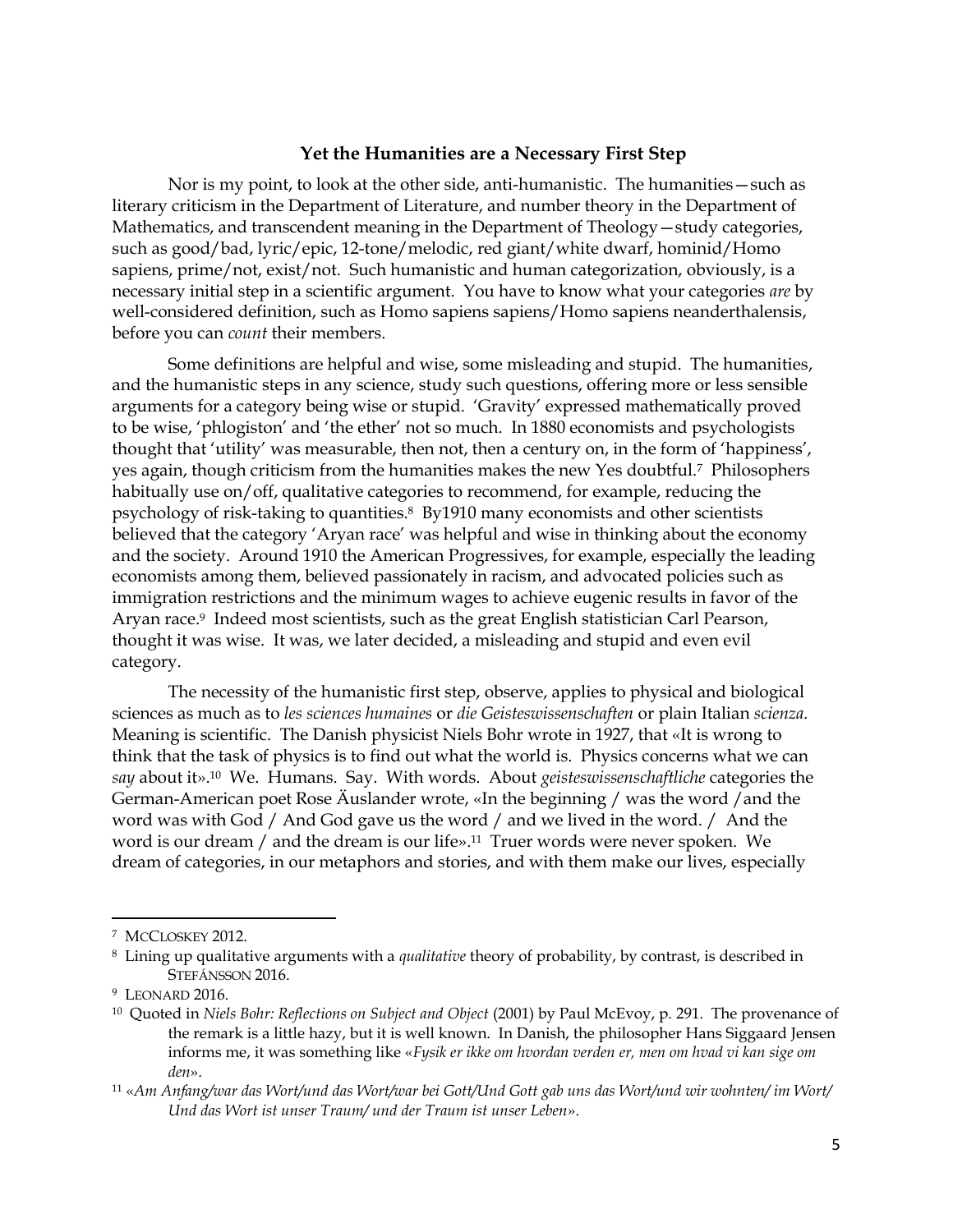our scientific lives saying the world. There is nothing scary or crazy or French or postmodern about such an idea. The 'hardest' sciences rely on human categories.

Yet if you are making a quantitative point, as must happen in a policy science like economics, you must after the humanistic step proceed to the actual count. Then perhaps you can prove Margaret Thatcher wrong. The purpose of a scientific assertion is to change minds. But it is mischievous to seek to change minds merely by the 'insight' that is imagined to come from pure theory, such as the scores of solution concepts in game theory, unless you have checked the theory against facts of our world and shown that the insight is quantitatively important. Otherwise we are liable in economics to be misled by our political passions, as Frank Hahn was. Such is the merit of numbers. If you know that real income per head has risen in Italy since 1800 by a factor of about thirty, then your political impulse to condemn 'capitalism' as impoverishing is at least disciplined. You may continue to be a socialist, but you will have to sharpen your argument in some other way than going on and on using the alternative false-fact of impoverishment.

The unicorn argument against the market, I repeat, depends on a common-sense piece of non-sense. It is that 'after all in this vale of tears no perfect thing can exist'. As Kant, the theorist of perfection, said, «Out of the crooked timber of humanity, no straight thing was made».12 We know such a proposition a priori. Imperfection by such a non-quantitative standard is not, as Kant also put it, a 'synthetic' (that is, an empirical) statement. And so, says the left wing of economic politics (the right also I say offers often such evidence-free logic), 'perfect' competition cannot *exist*. And so market-tested betterment fails. Despite the factor of thirty. QED. It is being said to fail categorically, in Kantian terms by a 'synthetic a priori'. An opening gambit ends the game in four moves. Queen's Gambit Declined. Concede.

It is a silly argument, though heard on all sides. On the left, Paul Samuelson and Joseph Stiglitz and some of their followers argue without measurement that a *perfect* market cannot *exist*, and therefore government intervention is desirable/necessary/good. On the right, Ludwig von Mises and Friedrich Hayek and some of their followers argue without measurement that a *perfect* central plan cannot *exist*, and therefore socialism is impossible/impractical/bad. Notice that I am being politically fair in the accusation of silliness.

The un-measuring silliness has been a persistent feature of economics since Athens or Salamanca or Edinburgh or Cambridge, England or Cambridge, Massachusetts or Chicago, Illinois. It substitutes an existence theorem for a quantitative judgment, substituting blackboard economics for factual inquiry. No need to measure. Decide on humanistic grounds that the actual economy falls into this or that qualitative category—the labor-excess category or the irrationality-of-consumers category—and then go home. Or, rather, go to politics.

 $\overline{\phantom{a}}$ 

<sup>12</sup> «*Aus so krummem Holze, als woraus der Mensch gemacht ist, kann nichts ganz Gerades gezimmert werden»* is from Kant's Idea for a Universal History on a Cosmopolitan Plan (1784), Sixth Thesis, translated in https://www.marxists.org/reference/subject/ethics/kant/universal-history.htm#n2. The remark was made famous by Isaiah Berlin. Kant took it from the Bible, in Ecclesiastes 1:15,«That which is crooked cannot be made straight». One stands amazed that many secular students of Kant insist that his upbringing as a German Pietist had no influence on his thinking.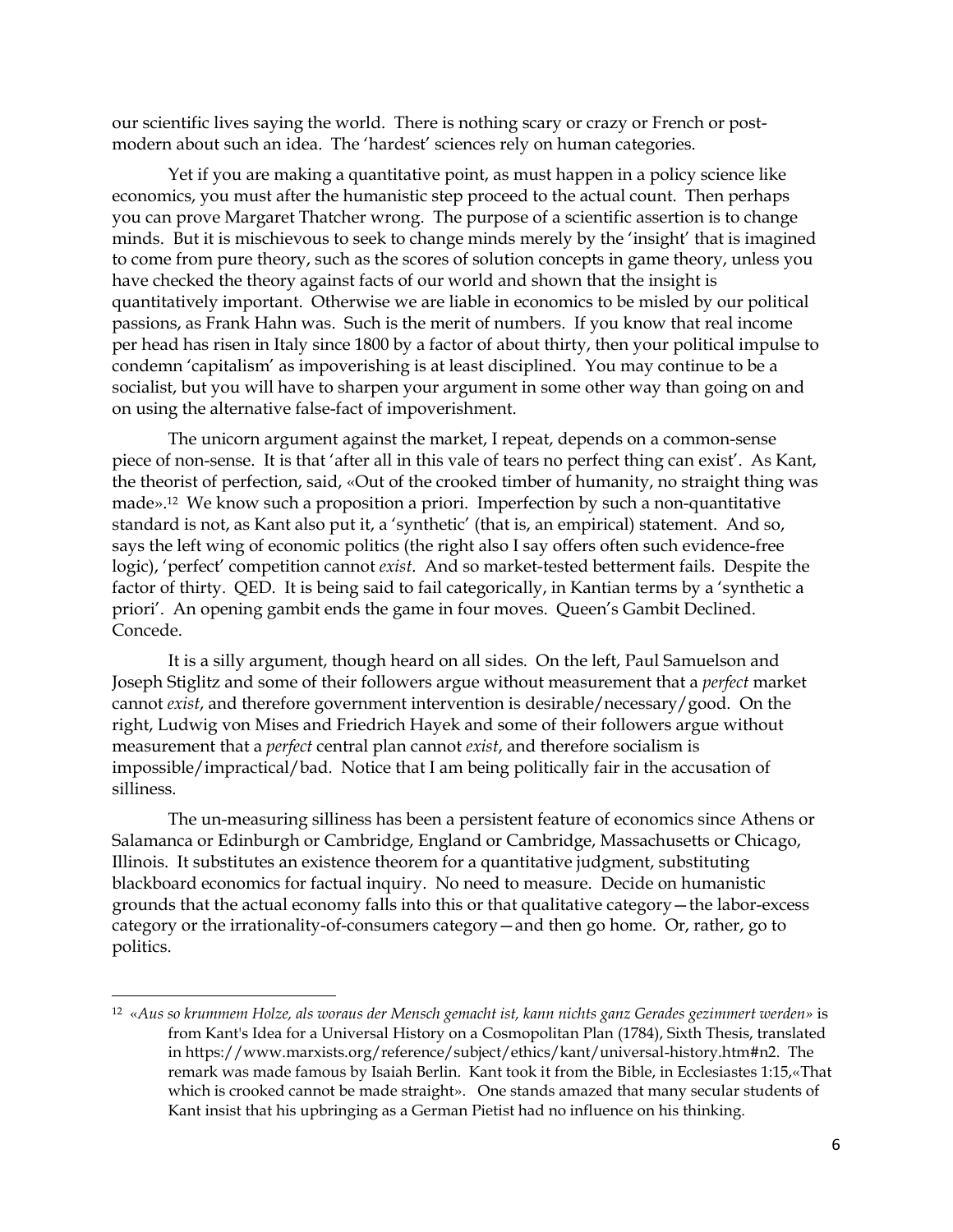Yet a quantitative judgment needs, of course, a measurement. The policy question is *how far* actually existing plans or actually existing markets deviate from a pretty good result. The 'pretty good' locution comes from the political scientist John Mueller's important book of 1999, *Capitalism, Democracy, and Ralph's Pretty Good Grocery*. He argues that 'pretty good' is all we can hope for, which is approximately good or bad in a sense we can measure. We better not attempt utopia, considering how far from pretty good the attempts at utopia have ranged, from theocracies in Geneva and Iran to socialism in New Harmony, Indiana and Stalinist Russia, and now in Venezuela.

I myself would judge empirically that central planning, or even its socialism-lite version of heavy regulation as in Italy or the USA, have on the whole in their 20<sup>th</sup>-century versions been pretty bad for the wretched of the earth. Consider the Chinese under Mao or the Indians under the License Raj. I judge that if we want to actually help the poor, as everyone should want, then laissez faire is a better choice, as indeed the recent liberalizations of the economies of China and India suggest. You may disagree. But anyway such a judgment is factual and quantitative, not humanistic and categorical—even though the humanistic and categorical step, I repeat, is necessary to start.

That is, I myself judge *quantitatively* that the experience of East Germany compared with West Germany, say, shows that thorough central planning leads to incomes half or less of what can be attained in a more laissez-faire economy; or that the same is shown by Hong Kong vs. what we used to call Red China. Thomas Sowell puts it this way:

> While capitalism has a visible cost—profit—that does not exist under socialism, socialism has an invisible cost—inefficiency—that gets weeded out by losses and bankruptcy under capitalism. The fact that most goods are more widely affordable in a capitalist economy implies that profit is less costly than inefficiency. Put differently, profit is a price paid for efficiency.<sup>13</sup>

Profit including land rent is about 20 percent of national income in the United States. <sup>14</sup> The inefficiency of socialism, judging from examples such as East Germany and North Korea, is more like 50 percent. Generously. Case closed, empirically. Well, maybe not closed, but at any rate the numbers speak to a relevant scientific question. The categories 'capitalism' or 'socialism' by themselves do not. In some possible worlds, central-planning-andnationalization socialism *could* 'work'. That it doesn't work very well in our world is an empirical fact, if true, not a qualitative judgment.

You may disagree with me, I repeat, on the quantitative judgment. You may argue for example in the style of Duhem's Dilemma that I have not properly controlled the experiments, such as for the especially tyrannical character of East German or North Korea, which somehow is not in the same humanistic category, if in a milder form, as taxation and regulation backed by police powers in Sweden and the United States. But the point remains that when we talk of measurement we have at least initiated a liberal discussion among friends, with some chance of eventual resolution. If we stay with the blackboard economics

 $\overline{\phantom{a}}$ 

<sup>13</sup> SOWELL 2015, p. 114. Donald Boudreaux drew my attention to the passage

<sup>14</sup> GIOVANNONI 2014, Figure 8, p. 21. The 'property' complement of the share of income accruing to employees, with a attribution of the laboring part of mixed incomes (such as those of proprietors such as farmers) rises from 16 percent in 1960 to 22 percent in 2012. Enterprise profit should exclude rents, which are included here. But because rents are also absorbed by socialist states, the category (determined by the humanities) here is about right.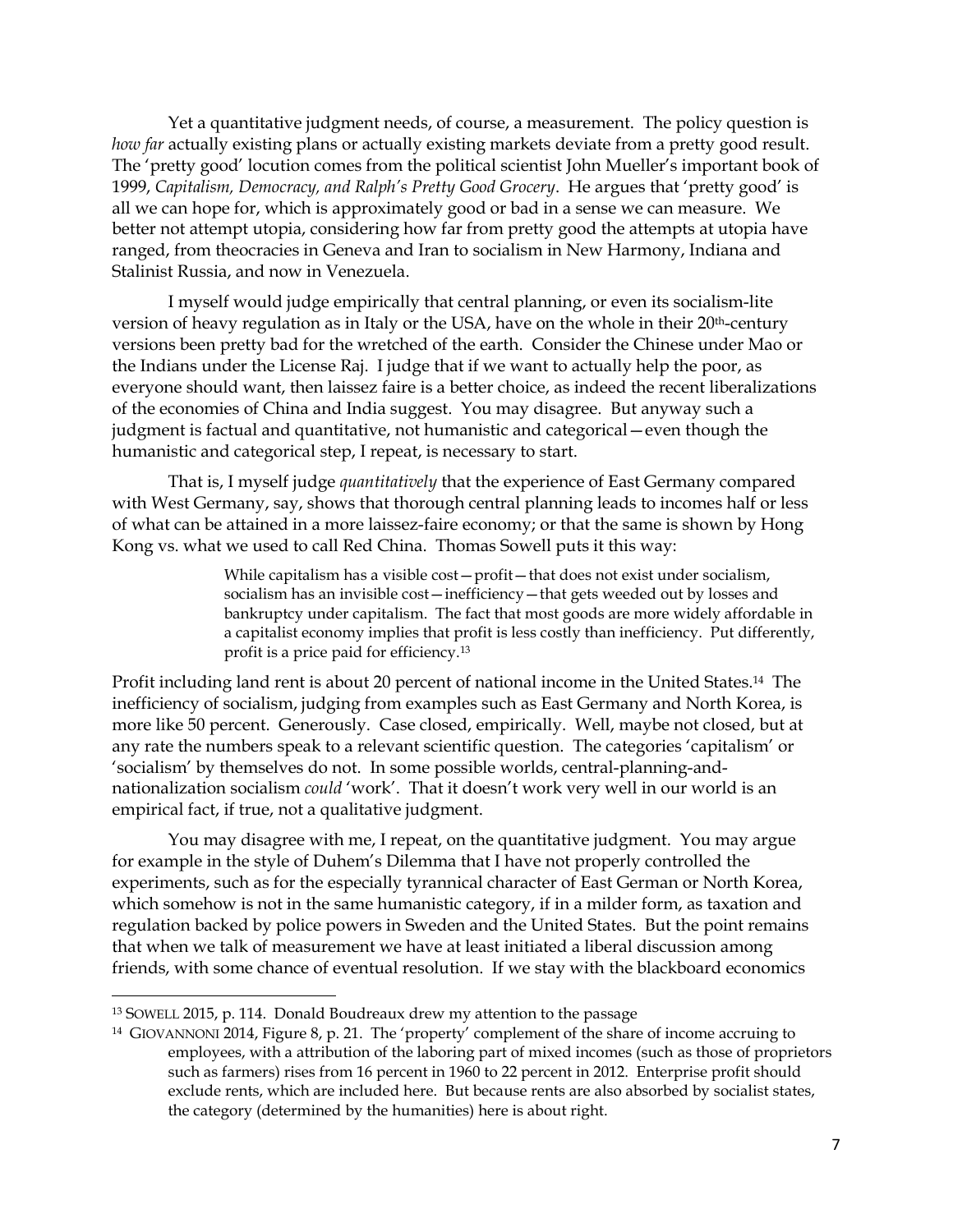of exist-or-not we will argue endlessly and increasingly angrily about what kind of unicorn we scorn, blue or red. The left says that a perfect market is the unicorn, a mythical beast. The right says that on the contrary a perfect government is the unicorn, equally mythical. More likely, we will stop listening to to the other side, and never get to a reasoned, quantitative agreement about policy. *Audite et alteram partem* was inscribed over the door of many a medieval city hall. «Listen even to the other side» is a good motto for science, too.

### **Are the Economic Boxes Still Empty?**

The humanities I repeat one more time *are* necessary for a policy science: What is the correct definition of 'labor's share'? What is the most sensible definition of 'externalities'? What is the criterion for the 'good' functioning of a market? Have we chosen the accounting categories comprehensively?

But categories, I have said, are the beginning of a policy discussion, not the end. Too many economists think they are the end. The economic historian John H. Clapham made such a complaint in 1922, when the theorists, as they still do nowadays, were proposing on the basis of a diagram or two that government should subsidize allegedly increasing-returns industries. The economists were silent on how to attain the knowledge how to do it, or how *much* their non-quantitative advice would actually help an imperfect government to get closer to the perfect society, if it started from a pretty good, or pretty bad, actual society. Clapham wrote with irritation that the silence was discouraging to «the student not of categories but of things». (The 'categories' are the humanistic steps in a science; 'thing'" are the next steps, a history with measurement.) He chided A. C. Pigou in particular. One looks, Clapham wrote, into «*The Economics of Welfare* to find that, in nearly a thousand pages, there is not even one illustration of what industries are in which boxes [that is, in which theoretical categories], though many an argument begins, 'when conditions of diminishing returns prevail' or 'when conditions of increasing returns prevail,' as if everyone knew when that was». Clapham ventriloquized the reply of the theorist imagining without quantitative oomph«"those empty economic boxes»" a reply heard yet, with no improvement during the intervening 95 years in its plausibility: «If those who know the facts cannot do the [later econometric] fitting, we [theorists finding grave faults in the economy so easily remedied by our splendid proposals, such as an industrial policy favoring increasing returns industries] shall regret it. But our doctrine will retain its logical and, may we add, its pedagogic value. And then you know it goes so prettily into graphs and equations». 15

Long ago I expressed such a problem with exist-or-not in a theorem, one that seems to fit pretty well the history of disputes in economics since the beginning. I called it the '*A*-Prime, *C-*Prime Theorem,' as follows.16 Suppose a set of assumption *A* characterizing the economy, such as a convex production possibility set, implies a set of conclusions about policy, *C*, such as that free international trade is desirable. With such and such general (or not so general, but anyway categorical, non-quantitative) assumptions *A,* there exists strictly implied by *A*—a state of the world, a conclusion, which we may name *C*. A typical statement in economic theory is, «if information is [perfectly] symmetric, a desirable equilibrium of the game exists» or, «if people are [perfectly] rational in their expectations in

<sup>15</sup> CLAPHAM 1922, 311, 305, 312.

<sup>16</sup> MCCLOSKEY 1989.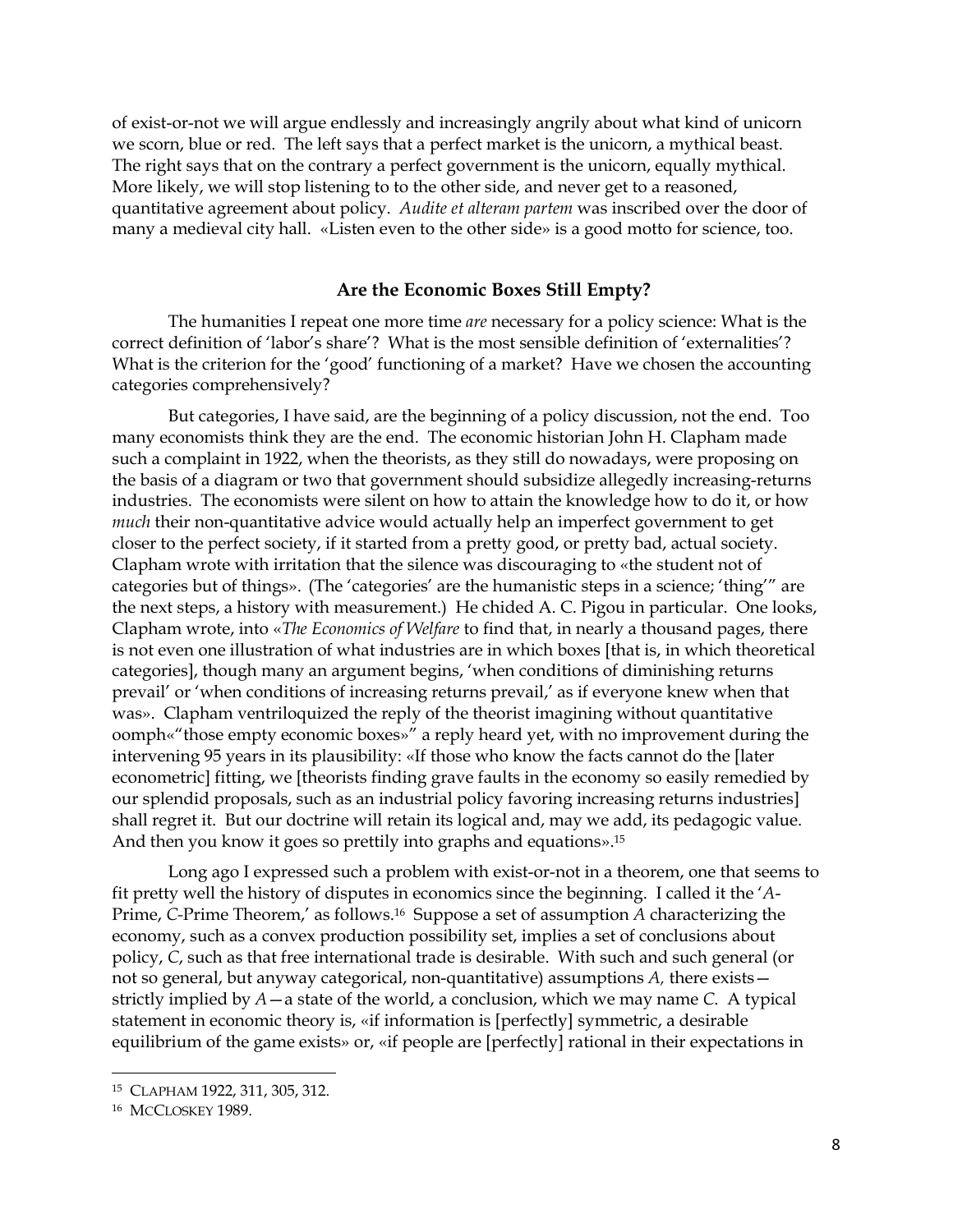the following sense, buzz, buzz, buzz, *then* there exists an equilibrium of the economy in which monetary policy is useless». Fine. That's qualitative, humanistic, theoretical, categorical work, well worth doing as a first step in a science.

Now imagine an *alternative* set of assumptions about the economy, *A'*, which is to say 'A prime'. Just such a re-imagination is what happened for example in the transition from rational-expectations to neo-Keynesian macroeconomics, or from competitive, free-entry to monopolistic, excess-capacity microeconomics. Naturally, if you change assumptions introduce households that do not operate on lightning calculation, say; or make information a little asymmetric; or introduce any Second Best, such as monopoly or taxation; or admit non-convexities in production, those increasing returns industries—the conclusion is going to change, at any rate in general.

Of course. There is nothing profound or surprising about such a claim. Changing your assumptions might change your conclusion, a little or quite a lot depending on the world's facts. Call the new conclusion *C'*, saying that free international trade is under the new assumptions *not* desirable. So we now have both the old and disgracefully right-wing *A* implies *C*' and the fresh, publishable, Nobel-worthy, and splendidly left-wing novelty, *A'* implies *C'*.

Yet we can add *another* prime, and, as the mathematicians say, proceed as before, introducing some other possibility for the assumptions, *A''*, which implies its own *C''*, and we get still another publication in the *Journal of Economic Theory*. And so forth: *A'''* implies *C'''* without limit. And on and on and on, until the economists get tired, and go home, or to politics.

Any economist who has lived through the rise and fall on the blackboards of abstract general-equilibrium theorizing or free-lunch Keynesian theorizing or activity-analysis theorizing or selfish game-theory theorizing or rational-expectations theorizing or neoinstitutional theorizing or behavioral economics theorizing (I am offering predictions about those last two; no extra charge), knows that *A*-prime, *C*-prime goes nowhere scientifically. And so:

#### **The A-Prime, C-Prime Theorem**

For each and every *A* mapping into *C* there exists an *A*' or *A*'' mapping into *C*' or *C*'' or whatever, disjoint with the original *C*. Proof: Left as an exercise for the reader.□

What has been gained scientifically? The *A*-Prime, *C*-Prime Theorem is a good description of how economic argument proceeds when it's not seriously tested, as it never is if one stays with tests of statistical significance (to speak of a bankrupt method), or in any case if one does not take the quantitative step seriously and inquire into actual magnitudes. It is pure thinking, «thoughts without content», in Kant's phrase—philosophy or theology or pure mathematics or economic theory, excellent fields of study, among my favorites, in three of which I have in fact published, but none of them sufficient for a policy science. The theorizing of imperfections has not been disciplined by any serious inquiry into How Much, which might involve serious simulations or other serious ways of facing up to the critique of judgment entailed in the issue of How Big is Big. The theorizing, and the criticism or defenses of market society they are supposed to support, are at present usually qualitative, not quantitative. They are not organized to allow actual quantities into the story.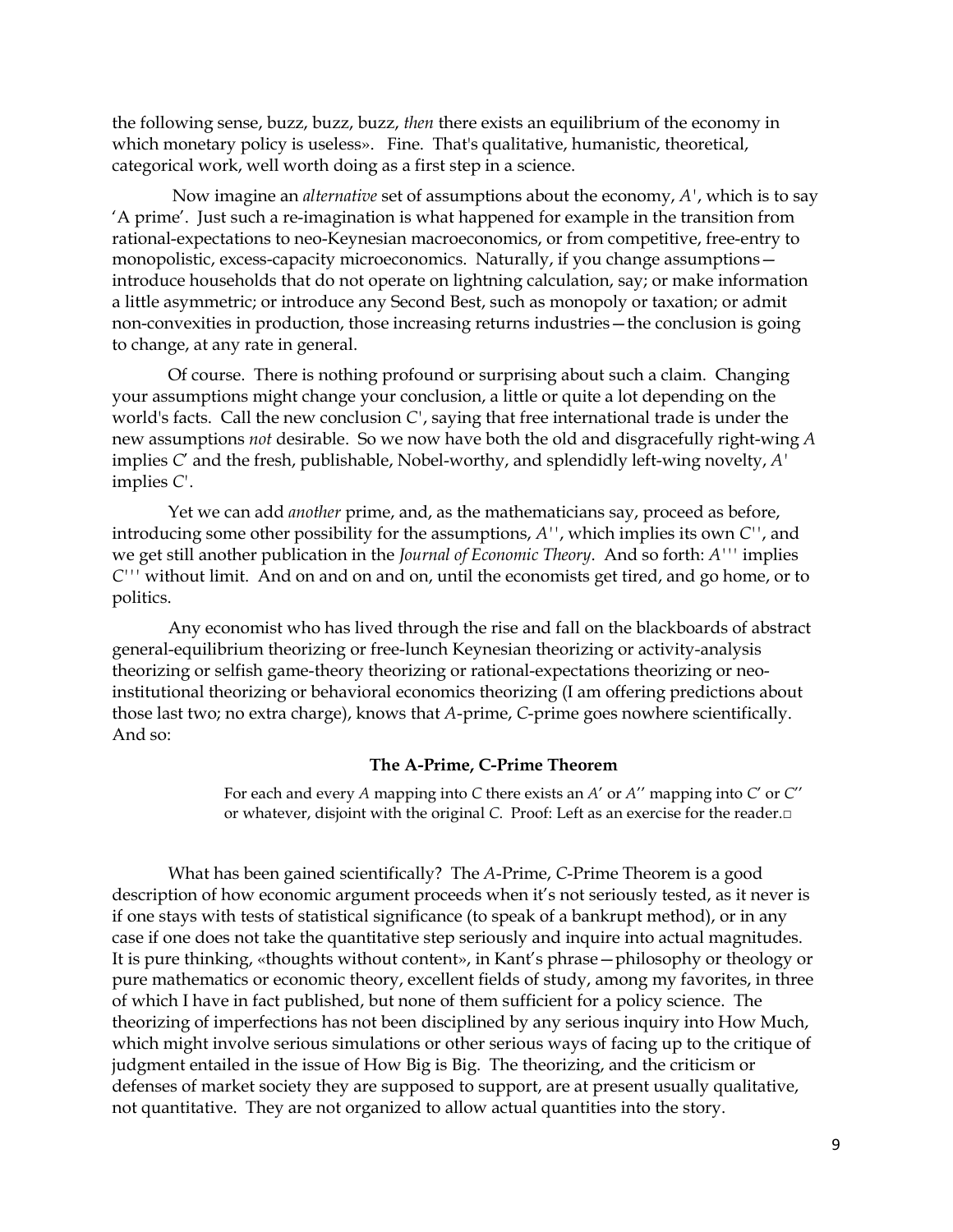### **The List of "Existing" Imperfections**

#### **is Very Long, But Unmeasured**

I claimed at the outset that the Rise and Fall of laissez-faire liberalism is a useful framework for the history of economics. I have just claimed, by way of justifying the first claim, that an error of scientific method, which we can study in the rhetoric of economics, caused the Fall. Let me give some details.

Since the founding geniuses of Classical economics, an exchange-tested betterment (a locution to be preferred to 'capitalism', with its erroneous implication that capital accumulation, not a democratization of ingenuity, was the initiating cause of the Great Enrichment since 1800) has enormously improved the welfare of large parts of a humanity now seven times larger than in 1800, and bids fair in the next half century so to enrich everyone on the planet.<sup>17</sup> Look again at China and India (and stop saying, «But not *everyone* in those places has become rich»; she will, as the European history shows, at any rate by the ethically relevant standard of basic comforts denied to most people in England and France before 1800, or in China before its new beginning in 1978, and India's in 1991). And yet especially the left in its worrying routinely forgets this most important secular event since the invention of agriculture—the Great Enrichment by 1,000 or 3,000 or 10,000 percent per capita, depending on which place one is talking about and what technique of measurement one favors for improvements in the quality of goods and services. The left, and the center, and some on the right go on worrying and worrying about imperfections, in a new version every half generation or so. As Schumpeter put it is 1942, falling in with the doubts concerning 'perfec'" competition after 1848, the imagined imperfections «have shaken that unqualified belief in its virtues cherished by the generation which flourished between Ricardo and Marshall—roughly, J. S. Mill's generation in England and Francesco Ferrara's on the Continent. Especially the propositions that a perfectly competitive system is ideally economical of resources and allocates them in a way that is optimal with respect to a given distribution of income— propositions very relevant to the question of the behavior of output—cannot now be held with the old confidence» (Schumpeter 1942, 1950; p. 103).

Here is a partial list of the worrying pessimisms (you will think of additions, and I ask you to write to me and educate me about them), which each has had its day of fashion since the time, as the historian of economic thought Anthony Waterman put it, «Malthus' first [1798] *Essay* made land scarcity central. And so began a century-long mutation of 'political economy,' the optimistic science of wealth, to 'economics,' the pessimistic science of scarcity».<sup>18</sup>

- 1. Malthus worried that workers would proliferate.
- 2. Ricardo worried that the owners of land would engorge the national product.
- 3. Marx worried, or celebrated, depending on how one views historical materialism, that owners of capital would at least make a brave attempt to engorge it.
- 4. Mill worried, or celebrated, depending on how one views the sick hurry of modern life, that the stationary state was around the corner. Then the economists, many on the left but some also I say on the right, or the center, in quick succession

<sup>&</sup>lt;sup>17</sup> If you are not persuaded, see MCCLOSKEY 2016, and then be so.

<sup>18</sup> WATERMAN 2012, p. 425. I have slightly modified the punctuation.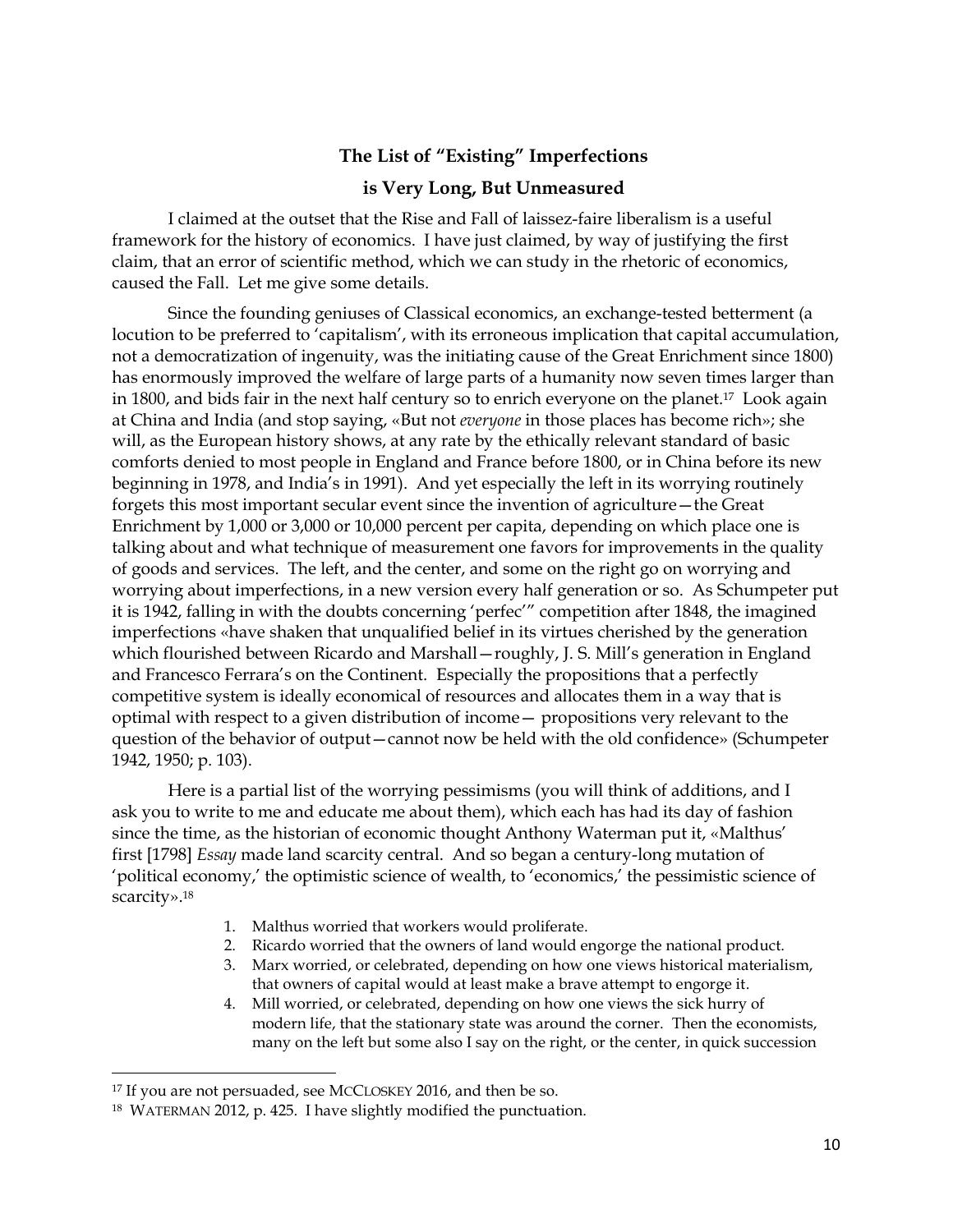1848 to the present—at the same time that exchange-tested betterment was driving real wages up and up and up—commenced worrying about imperfections and pessimisms they discerned concerning 'capitalism':

- 5. greed, offensive to Christians
- 6. alienation, as in the Young Marx
- 7. the uneducated consumption tastes of the workers
- 8. the drinking habits of the workers (thus Irving Fisher)
- 9. infant industries (List in Germany, Carey in the United States)
- 10. the unique national histories of economies (the German Historical School), as against the analytic egalitarianism assumed in 'English' economics<sup>19</sup>
- 11. the lack of bargaining strength by the workers
- 12. racial impurity
- 13. women working
- 14. immigration of lesser breeds
- 15. the race to the bottom in wages, considering that there was an easy eugenic solution such as immigration restriction, compulsory sterilization, and the minimum wage (all advocated by most of the American economics profession c. 1910)
- 16. neoclassical theory being insufficiently evolutionary (Veblen; Alchian)
- 17. monopoly and the trusts (Hovenkamp 1990)
- 18. imperialism, the last stage of capitalism (Lenin; Hobson)
- 19. imperialism as robbery (vs. Davis and Huttenbach 1988)
- 20. adulterated food if no regulation
- 21. Veblen effects: demand curve sloping up
- 22. unemployment (a new word with Beveridge's book of 1909)
- 23. lack of coordination (rationalization in the 1920s)
- 24. self-interested markets so obviously bad, unlike the wise and good social engineers in government
- 25. business cycles (eventually Schumpeter; Hayek; Keynes)
- 26. underinvestment in increasing-returns industries (as Pigou argued)
- 27. externalities
- 28. British overinvestment abroad (vs. Edelstein 1982; McCloskey 1980)
- 29. under-consumption (dating back to Malthus and the general glut; then Keynes; now the neo-Keynesians and the new Keynesians)
- 30. monopolistic competition
- 31. separation of ownership from control (Berle and Means)
- 32. lack of planning (vs. Mises)
- 33. the economy is embedded in society, making prices conventional (Karl Polanyi)
- 34. price-governing markets are only recent, and optional (Karl Polanyi; Moses Finley)
- 35. post-War stagnationism (Keynes, Hansen)
- 36. investment spillovers
- 37. unbalanced growth
- 38. capital insufficiency (Harrod/Domar/Solow models; William Easterly vs. 'capital fundamentalism')
- 39. businesspeople do not price by marginal cost or marginal revenue, but by average plus markups
- 40. predatory pricing leads to monopoly
- 41. few competitors in an 'industry' leads away from price equal to marginal cost
- 42. absence of entrepreneurs in certain cultures, such as China and India

<sup>19</sup> PEART AND LEVY 2005.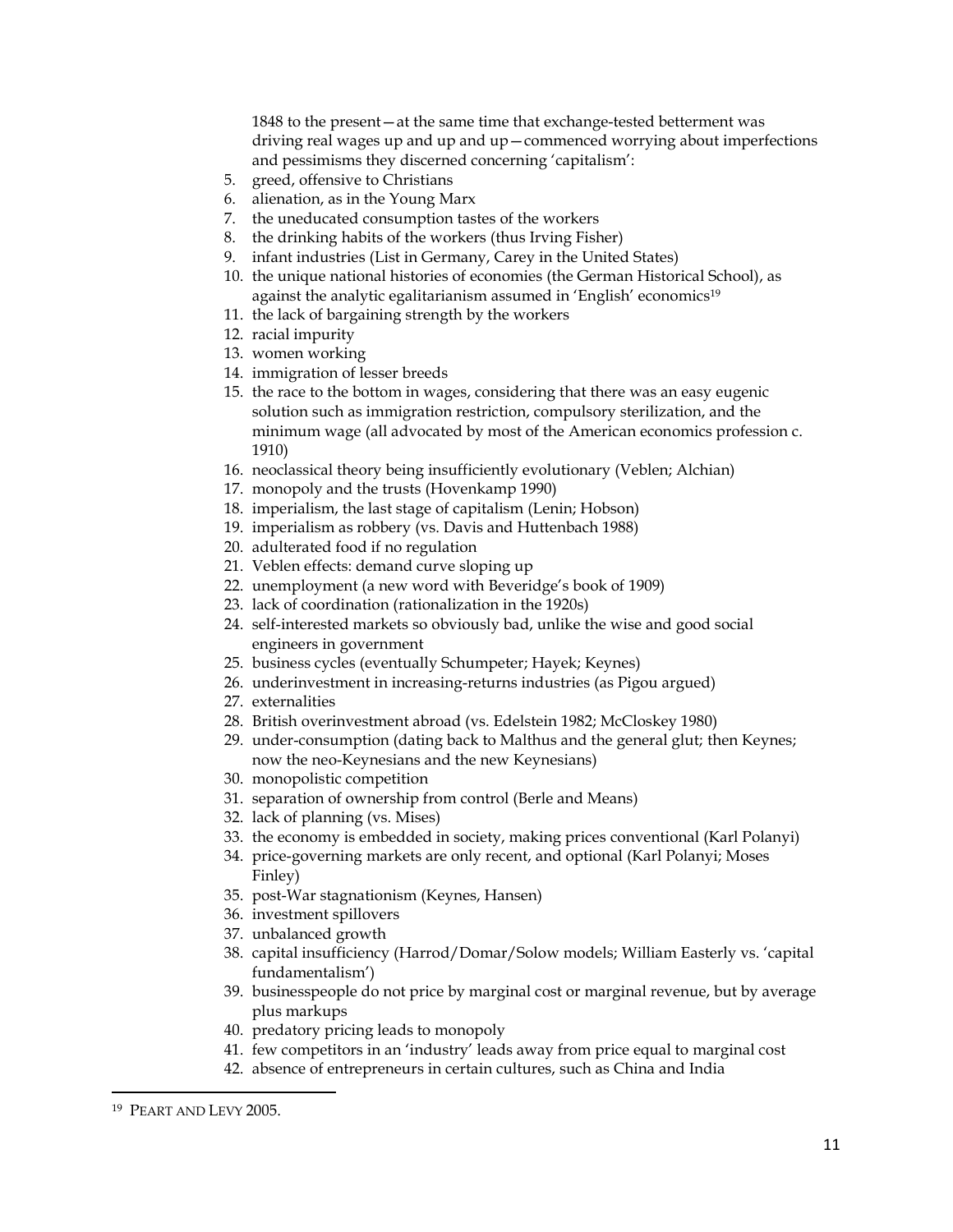- 43. dual labor markets (W. Arthur Lewis)
- 44. cost-push inflation (Otto Eckstein)
- 45. capital-market imperfections
- 46. oligopoly
- 47. peasant irrationality (vs. Theodore Schultz)
- 48. cultural irrationality
- 49. economic behavior has motives beyond self-interest
- 50. low-level traps, the cycle of poverty (W. Arthur Lewis; Gunnar Myrdal)
- 51. the prisoner's dilemma (much later, vs. Elinor Ostrom)
- 52. public goods cannot be supplied privately (Samuelson; vs. Coase, Demsetz)
- 53. \*the failure to define property rights (Alchian, Demsetz, Coase: one of a few, like those immediately following here signaled by an asterisk, from the political right)
- 54. \*incomplete contracts (Cheung)
- 55. \*overfishing (H. Scott Gordon [1954] and Anthony Scott [1955])
- 56. \*tragedy of the commons (Garrett Hardin)
- 57. over-population (Hardin's motive)
- 58. \*transaction costs (Coase)
- 59. \*public choice, entailing public servants with interests of their own (Buchanan, Tullock)
- 60. \*regulatory capture (the ICC case being Gabriel Kolko 1965; Stigler 1971)
- 61. \*free riding (Mancur Olson 1965)
- 62. \*sclerosis of institutions (Mancur Olson 1982)
- 63. missing markets (George Akerlof 1970; Joseph Stiglitz 1984)
- 64. the Cambridge capital controversy and the indefinability of capital (Piero Sraffa; Joan Robinson; Geoffrey Harcourt; see above, Ricardo)
- 65. informational asymmetry (Akerlof)
- 66. unions as good monopolies (vs. H. Gregg Lewis, 1955-1980)
- 67. third-world exploitation (see above, imperialism)
- 68. advertising (Galbraith 1958)
- 69. public underinvestment (Galbraith 1958)
- 70. without fine tuning of the economy, we are doomed
- 71. large scale econometric models are the way forward
- 72. the invisible hand is mere magic unless proven by axioms mathematically
- 73. the conditions sufficient in logic for invisible-hand results are unreasonable (Hahn; Arrow; Debreu)
- 74. false trades out of equilibrium make it impossible to conclude that supply equal to demand is optimal
- 75. any imperfection throws economic analysis into a hopeless world of second-best (Lipsey and Lancaster 1956)
- 76. all policy arguments, such as the effect of minimum wages, must be expressed in general equilibrium, or else they are inconclusive
- 77. most economic propositions, such as downward sloping demand curves, are only provable econometrically
- 78. without econometrics we have no empirical proofs of anything
- 79. most econometric results have serious flaws
- 80. the middle-income trap
- 81. history is irrelevant: what matters is the future
- 82. history is decisive: what matters is the past
- 83. path dependency (Brian Arthur 1994; Paul David 1985)
- 84. the economy is a complex system, with chaos and catastrophe (Arthur 1994)
- 85. worker cooperatives are lamentably rare considering that they are always better than corporations or proprietorships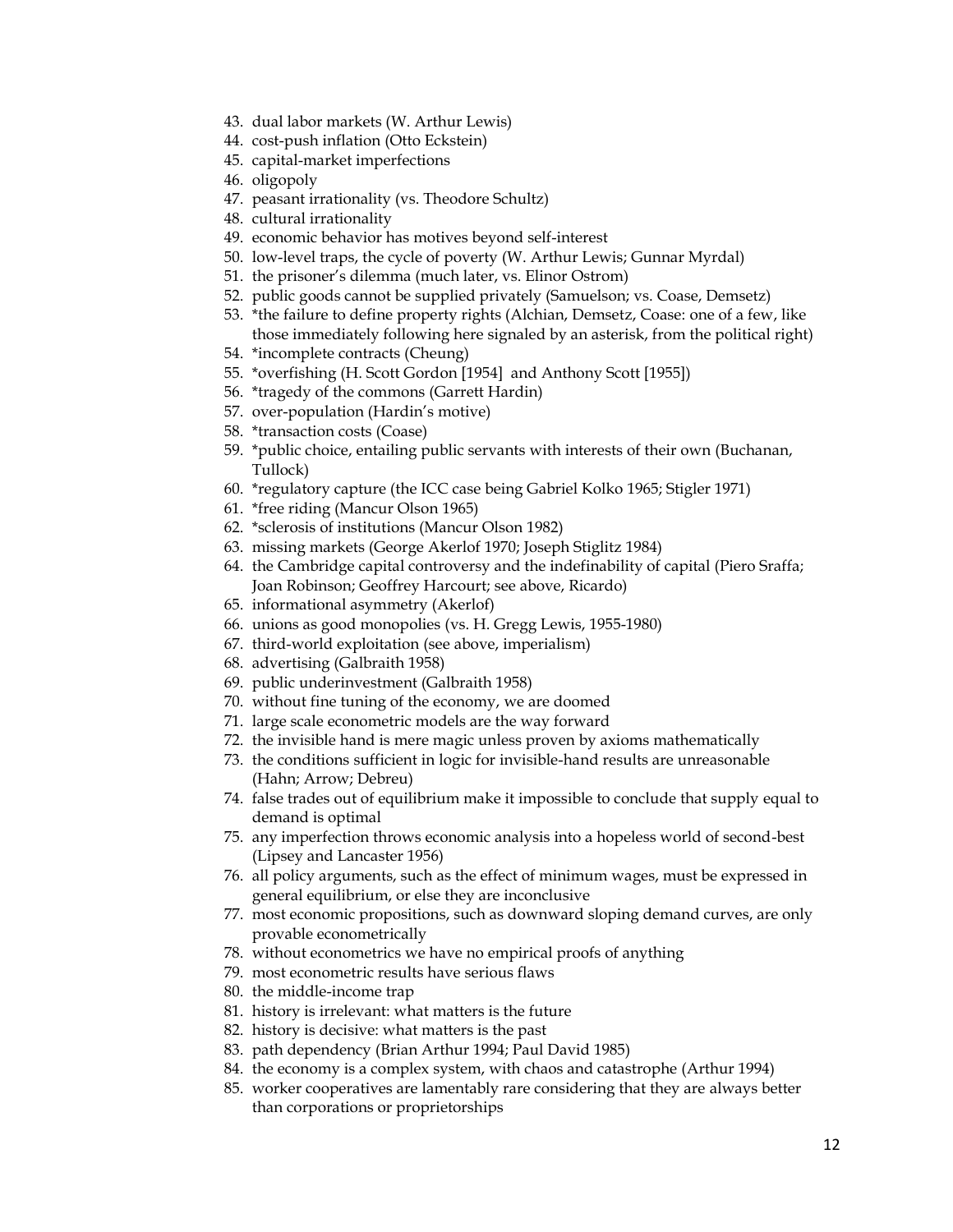- 86. the lack of international competitiveness (Michael Porter 1990)
- 87. consumerism (see above, bad taste of workers; advertising)
- 88. consumption externalities (Fred Hirsch; Robert Frank)
- 89. overworking (Schor 1993)
- 90. unemployment and inefficiency results from menu costs in the product market (neo-Keynesian neoclassicism)
- 91. knowledge has zero opportunity cost, but is expensive to produce (Paul Romer)
- 92. irrationality (behavioral economics)
- 93. irrational entrepreneurs (Schumpeter; Keynes; Akerlof and Schiller)
- 94. hyperbolic discounting
- 95. too big to fail
- 96. environmental degradation
- 97. absence of considerations of gender in economics (Julie Nelson)
- 98. underpaying of care workers (Nancy Folbre)
- 99. GDP is a poor indicator of anything important (Stiglitz and others)
- 100. prices are influenced by an unjust distribution of income, and therefore are irrelevant to policy for a just society
- 101. profit is against people and social well-being
- 102. overpayment of CEOs
- 103. without artificially high wages we will not get labor-saving innovation (Kaldor; Habakkuk; Robert Allen; Robert Reich)
- 104. the government has innovated most (Mazzucatto)
- 105. any imperfection—orphan drugs, for example—shows that capitalism is bad on balance, even if the imperfection is caused by government
- 106. neo-liberalism has impoverished people worldwide
- 107. neo-stagnationism (Tyler Cowen 2011, 2014; Robert Gordon 2016 ); and finally:
- 108. rising inequality, soon (Thomas Piketty)

Thomas Piketty's book *Capital in Twenty-First Century*, worrying that the rich might someday get richer, expresses only the latest, you see, of the leftish (and some rightish) worries about imperfections in 'capitalism'. One can line up the later items in the list, and some of the earlier ones revived à la Piketty or Krugman, with particular Nobel Memorial Prizes in Economic Science. I will not name the men (all men, in sharp contrast to the method of Elinor Ostrom, Nobel 2009), but can reveal here the formula. First, discover or rediscover a necessary or sufficient condition for *perfect* competition or a *perfect* world (in Piketty's case, for example, a more perfect equality of income). Then assert without evidence (here Piketty does better than the usual practice) but with suitable mathematical ornamentation that the condition might be imperfectly realized or the world might not develop in a perfect way. Perfection, after all, is a unicorn. Then conclude with a flourish (here however Piketty joins the usual low scientific standard) that 'capitalism' is doomed unless we experts intervene with a sweet use of the monopoly of violence in government to implement anti-trust against malefactors of great wealth, or subsidies to diminishing-returns industries, or foreign aid to splendidly honest governments, or money for obviously infant industries, or the nudging of sadly childlike consumers or, Piketty says, a tax miraculously arranged worldwide on inequality-causing financial capital.

What is peculiar about the history of imperfection-finding, and, from the left, the proposed statist corrections, is that almost never does the economic thinker feel it necessary to offer evidence that his proposed state intervention will work as it is supposed to, and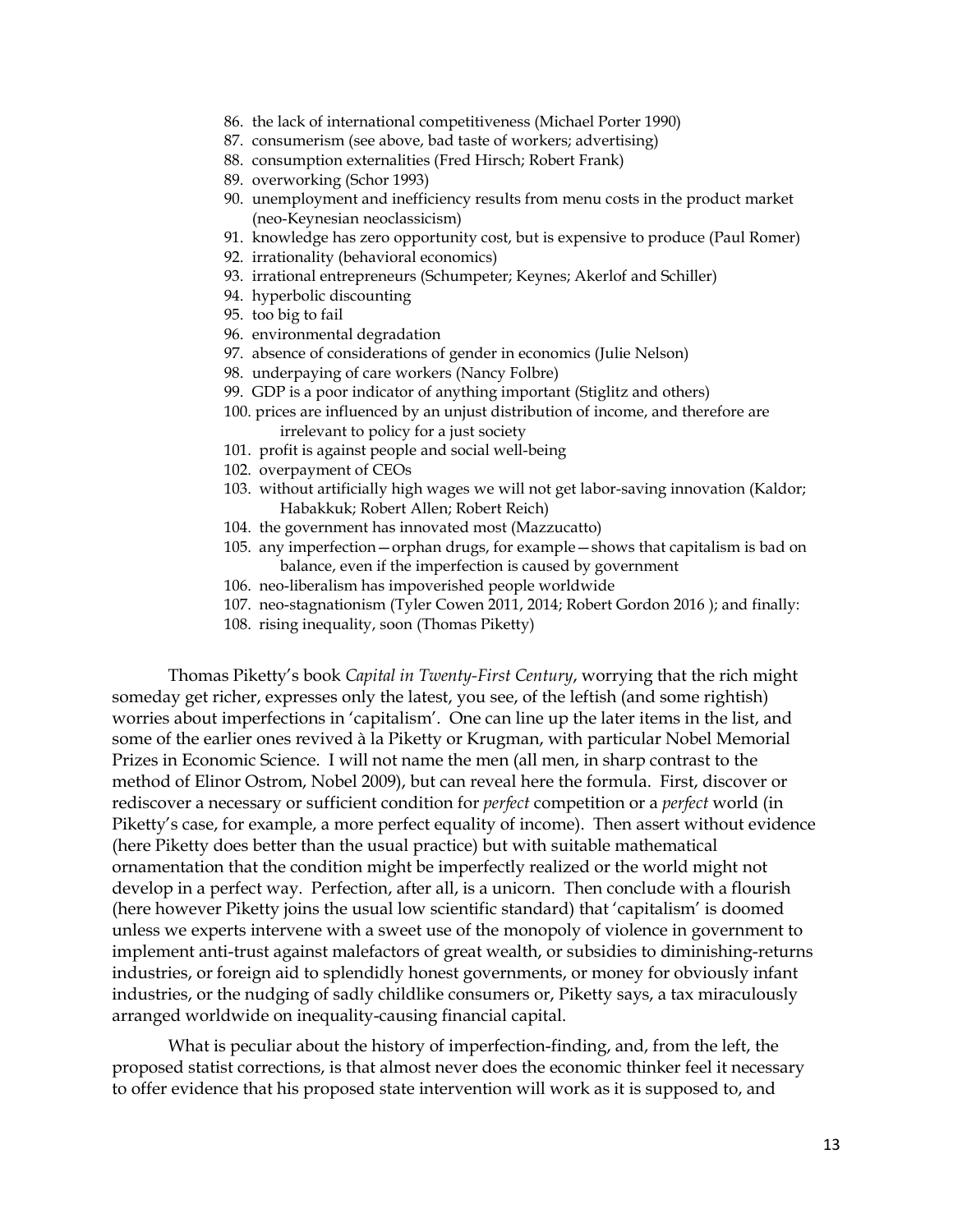almost never does he feel it necessary to offer evidence that the imperfectly attained necessary or sufficient condition for perfection is large enough in the actual world such that its imperfect fulfillment reduces by very much the performance of the economy in aggregate. Meanwhile since 1848 the real income of many of the wretched of the earth was increasing by a factor of thirty.

As the amiable Joe Stiglitz, prize student of the amiable Paul Samuelson (Samuelson being only the first of two Nobels to graduate from Gary, Indiana High School, the second being Joe himself), put it: «Whenever there are externalities—where the actions of an individual have impacts on others for which they do not pay or for which they are not compensated—markets will not work well. But recent research has shown that these externalities are pervasive, whenever there is imperfect information or imperfect risk markets—that is always». <sup>20</sup> The 'recent research' Joe has in mind showing that imperfect information is relevantly 'pervasive' is 'research' on the blackboard. No one has offered a criterion short of perfection for 'not work well'. No one has measured how 'pervasive' externalities arising from imperfection is, always.

By a figure of rhetoric called by the Romans *copia,* the sheer number of the briefly fashionable but seldom or never measured 'imperfections', fully 108 here, has taught young economists to believe that exchange-tested betterment has worked disgracefully badly—even though all the quantitative instruments agree that it has worked since 1800 spectacularly well. The youngsters are taught the optimality of supply equals demand for a week or so, and then in the rest of the course are taught the 108 imperfections. They innocently suppose that their elders such as Stiglitz or Samuelson or Pigou *must* have found some actual facts behind what goes so prettily into graphs and equations. The youngsters therefore become huffy and scornful when some doltish economic historian such as Clapham or McCloskey asks for actual scientific evidence.

A rare exception to the record of not checking out what oomph might characterize an alleged imperfection was the book of 1966 by the Marxists Paul Baran and Paul Sweezy, *Monopoly Capital,* which actually tried (and honorably failed) to measure the extent of monopoly overall in the American economy.21 For most of the other worries and the corresponding statist solutions on the list—such as that externalities obviously require government intervention (as have declared in historical succession Pigou, Samuelson, and Stiglitz)—the economists have supposed that this or that reason the economy, for is horribly malfunctioning and obviously needs immediate, massive intervention from government, advised by wise heads such as Pigou, Samuelson, and Stiglitz. The economic scientists have not felt it worth their scientific time to show that the malfunctioning matters much in aggregate.

By contrast, economists on the right, such as Arnold Harberger and Gordon Tullock and H. Gregg Lewis or Deirdre McCloskey, claiming that the economy works pretty well through an exchange-tested betterment inspired by equality before the law and equal opportunities to have a go, have sometimes actually done the factual inquiry, or have at least

<sup>20</sup> Stiglitz interview in *The International Herald Tribune,* October 11, 2006.

<sup>&</sup>lt;sup>21</sup> BARAN AND SWEEZY 1966. It is significant that Sweezy's prize-winning Ph. D thesis in the Harvard Economic Series (1938) was on the early monopolization of the English coal trade.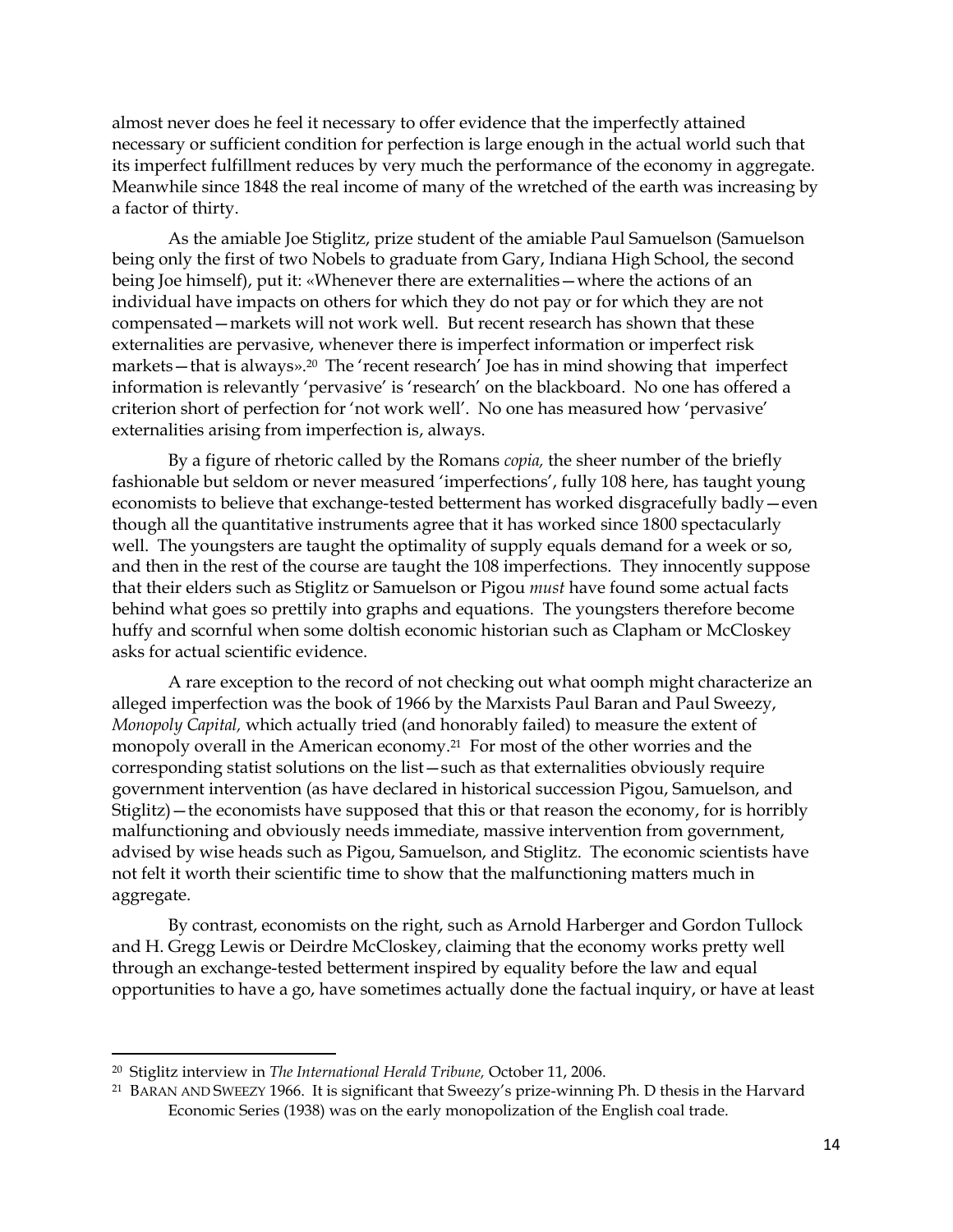suggested how it might be done.22 The performance of Pigou, Samuelson, Stiglitz, and the rest on the left (admittedly in these three cases a pretty moderate 'left') would be as though an astronomer proposed on some qualitative assumptions that the hydrogen in the sun would run out very, very soon, requiring urgent intervention by the Galactic Empire, but didn't bother to find out with serious observations and serious quantitative simulations and serious applied mathematics *roughly how soon* the sad event was going to happen.

An instance is Robert Solow's influential assertion that saving rates do not affect the rate of growth in the steady state. Down to the present the growth theorists conjure with the steady state, despite the calculation made soon after Solow by a Japanese economist, Ryuko Sato, concluding that to get back to 90 percent of the steady state after a disturbance would take. . . about a century.23 Mostly in economic theory it has sufficed to show the mere *direction* of an'"imperfection' on a blackboard—Samuelson's 'qualitative theorems' so lamentably recommended in *Foundations—*and then await the telephone call from the Swedish Academy quite early some October morning.

One begins to suspect that the typical leftist—most of the graver worries have come from thereabouts, naturally enough, though perhaps not so naturally considering the payoff from 'capitalism' for the working class in the Great Enrichment—starts with a root conviction that exchange-tested betterment is seriously defective. The conviction is acquired at about age 16, when the proto-leftist discovers his neighbor's poverty but has no intellectual tools to understand its source. I myself followed such a pattern, and therefore became for a time a Joan-Baez socialist, singing labor union songs, with guitar accompaniment. Then the lifelong 'good social democrat', as he describes himself (and as I for a while described myself), when he has started to become a professional economist, looks around, in order to support the now deep-rooted conviction innocently acquired, for any *qualitative* indication that in some imagined world the conviction would be true, without bothering to find numbers drawn from our actual world that show it to have scientific oomph economy-wide. An example, examined in detail through surveys of economists by Jason Briggeman, is the widespread belief that the Food and Drug Administration is justified in requiring that drugs be subject to 'pre-market testing for efficacy'. None of the economists Briggeman asked could offer factual evidence for the claim that such a policy improves consumer welfare, considering the probability of a Type II error.24 The pattern is the utopianism of good-hearted leftward folk who say, «Surely this wretched society, in which some people are richer and more powerful than others, can be greatly improved. We can do *so much* better!» The utopianism springs from the logic of stage theories, conceived in the eighteenth century as a tool with which to fight traditional society, as in *The Wealth of Nations* among lesser books. Surely, the leftists say indignantly, history is not finished. *Excelsior*!

True, the right can be accused of utopianism as well, a utopianism having its own adolescent air, when it asserts without evidence that we live already in the best of all possible worlds. Some of the older-model Austrian economists, and some of the Chicago School who

 $\overline{\phantom{a}}$ 

<sup>22</sup> HARBERGER 1954 on allocative monopoly; Tullock 1967 on rent seeking; H. Gregg Lewis 1963, 1986 on trade union success; McCloskey 1970 on overinvestment abroad.

<sup>&</sup>lt;sup>23</sup> R. SATO 1963. Amusingly, another Japanese Sato, one K. SATO, immediately questioned the claim, bringing it down to 30 years. But 30 years still makes steady-state analysis mistaken as policy. A treatment of the state of play is REISS 2000.

<sup>24</sup> BRIGGEMAN 2015.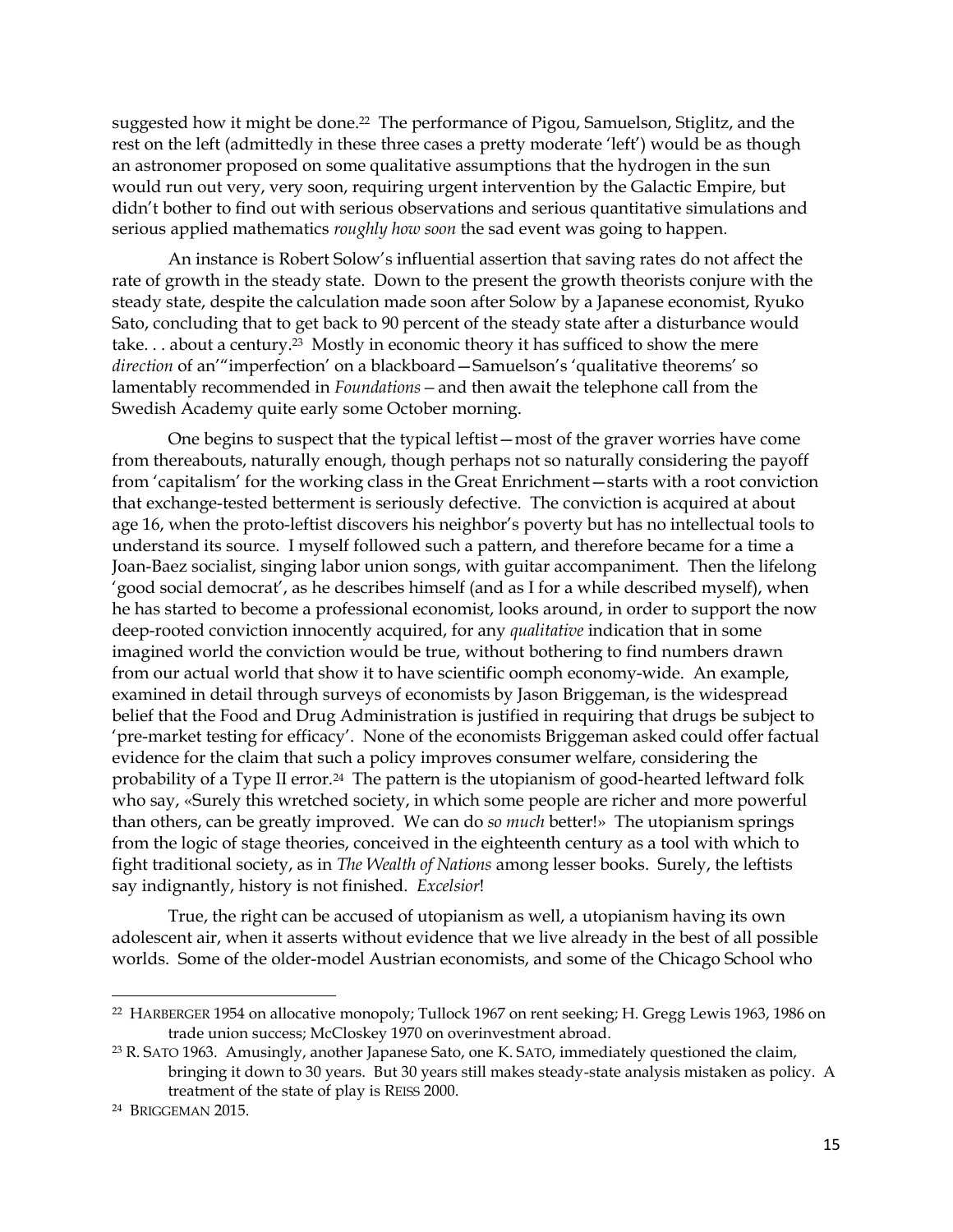have lost their taste for engaging in serious testing of their truths, act so. Yet, admitting that there is a good deal of blame to spread around in economics for developing a policy pseudoscience without measurement, the leftward refusal to quantify about the system as a whole seems more prevalent and more dangerous.

I have a beloved and extremely intelligent Marxist friend who says to me, «I *hate* markets!» I reply, «But Jack, you delight in searching for antiques *in markets»*. «I don't care. I *hate* markets!» The Marxists such as Jack have their own specialized history of empty economic boxes. They have worried in sequence that the typical European worker would be immiserized, for which they had little evidence, then that he would be alienated, for which they had little evidence, then that the Third-World worker in the periphery would be exploited to benefit the worker in the core, for which they had little evidence. Recently the Marxists (and admittedly much of the rest of the society, educated in elementary school to worship the forest) have commenced worrying about the environment—on what the late Eric Hobsbawm called with a certain distaste natural in an *old* Marxist «a much more middleclass basis».25 We await their evidence, and their proposals for what to do about it, short of having us all return to Walden Pond and the life of 1845, or having us all commit suicide and leave the world to less evil species.

Long ago I had a nightmare. I am not much subject to them, and this one was vivid. It was an economist's nightmare, a Samuelsonian one. What if *every single* action, I dreamt, had to be performed *exactly* optimally? Maximize Utility subject to Constraints. Max *U* s.t. *C*. *Precisely*. Suppose, in other words, that you had to reach the *exact* peak of the hill of happiness subject to constraints, with *every single* reaching for the coffee cup or *every single* step in the street. You would of course fail in the assignment repeatedly, frozen in fear of the slightest deviation from optimality. In the irrational way of nightmares, it was a chilling vision of what economists call rationality. A recognition of the impossibility of *exact* perfection lies behind Herbert Simon's satisficing, Ronald Coase's transaction costs, Steven N. S. Cheung's contractual incompleteness, George Shackle's and Israel Kirzner's reaffirmation of the wisdom of the baseball player and coach, Yogi Berra: «It's hard to predict, especially about the future». 26

We young American economists and social engineers in the 1960s, innocent as babes, were sure we could attain predictable perfection. 'Fine tuning' we called it. It failed, as exact perfection always must. John Mueller urges us, as I noted, to seek merely the 'pretty good' which would require some fact-based estimate that we are not (or are: sadly, the empirical results sometimes run alarmingly contrary to one's ideology) terribly far from optimality in, say, Garrison Keillor's imagined Lake Wobegon, Minnesota, in which Ralph's Pretty Good Grocery is in its advertising comically modest and Scandinavian («If you can't find it at Ralph's, you probably don't need it»). Mueller reckons that capitalism and democracy as they actually, imperfectly exist in places like Europe or its offshoots are pretty good. Or they *might* be pretty good. We don't actually know until we've made the factual estimates of how far from perfection all the imaginable imperfections take us. Mueller and I reckon that the failures to reach perfection in, say, the behavior of Congress or the equality of the U.S. distribution of income are probably not large enough to matter all that much to the performance of the polity or the economy. After all, we are immensely more free and more

<sup>25</sup> HOBSBAWM 2011, p. 416.

<sup>26</sup> Simon 1947, Shackle 1972 (1992), Coase 1960, Kirzner 1979.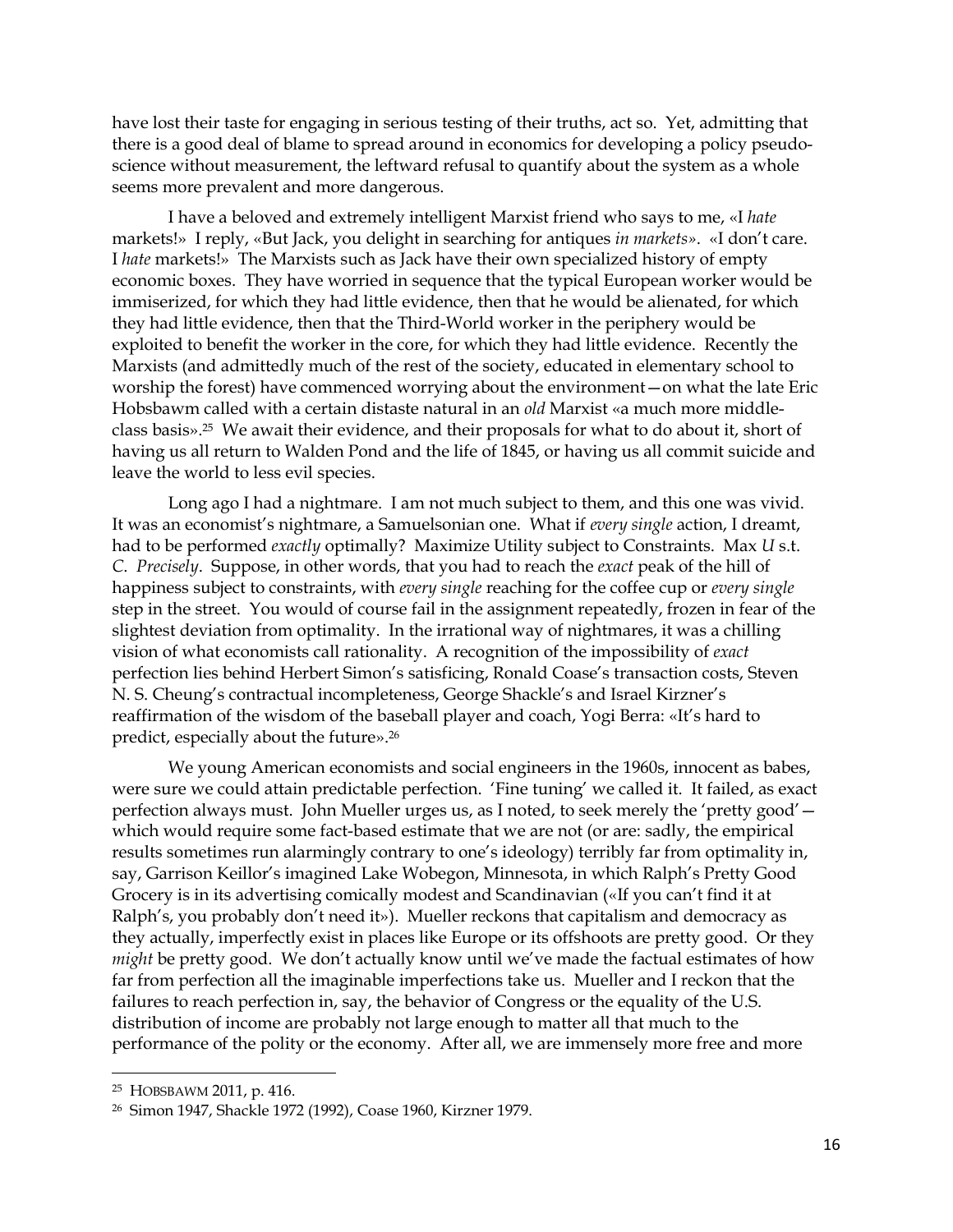rich than our ancestors in 1800. The Great Enrichment is a powerful empirical test, justifying optimism about exchange-tested betterment. Or not. But if you say not, you as a scientist will want to provide contrary evidence, and not rely merely on lofty sneering.

## **Piketty, for Example, Does Not Grasp the Response of Supply to Scarcity**

The result of the ever-lengthening list of imperfections has been that young economists do not feel that they need to study the history of economic thought, or 'price theory' as understood by economists such as Armen Alchian or George Stigler or Steven Cheung, even up to the level of grasping what the political economists of 1848 understood exchange-tested betterment to be.

You will challenge me on the point. Surely economists who master Mas-Collel-Whinston-Green can handle anything that such primitives as Mill or Marshall or Friedman knew. Surely. But, alas, no. Because of the abstraction of exist-or-not and the List of Imperfections, the young economists, and many of the elderly ones, rush on to splendid versions of Max *U* and instrumental variables before they understand. . . well . . . economics. They do not understand the wisdom of 1848. They are therefore singularly ill-equipped to criticize it.

Let me turn again to Piketty as a recent example, the last of the List. I do not mean to torture him in particular. In many ways I admire his book of 2013 (2014), and gave it a long and respectful review, concluding that it was a brave attempt, though ethically and conceptually and statistically flawed to the point of being simply wrong. (Scientists, after all, are often wrong, even if they are excellent. She who is perfect, quantitatively speaking, cast the first stone.)

An early passage, beginning at the bottom of page 6 of the English translation, I must say, brought me up short. It showed that like many of the proponents of the numerous imperfections listed above, Piketty does not grasp how markets are *alleged* to work according to the understanding of 1848, which originated in Cantillon and Smith and especially in Malthus and Ricardo, was given mathematical form by Jules Dupuit, was clear enough in Mill and Ferrara, and was perfected later by Walras and Marshall and Samuelson and Arrow and the rest.

Piketty begins the passage by seeming to concede to his *neo*classical opponents (he declares himself early in the book to be a proud early Classicist, Ricardo plus Marx). «To be sure, there exists in principle a quite simple economic mechanism that should restore equilibrium to the process [in this case the process of rising prices of oil or urban land, leading to a Ricardian Apocalypse of the rich suppliers of oil or land engorging the national product]: the mechanism of supply and demand. If the supply of any good is insufficient, and its price is too high, *then demand for that good should decrease, which would lead to a decline in its price»*.

The (English) words I italicize mix up movement along a demand curve with movement of the entire curve, a first-term error at university. The correct analysis (we tell our first-year, first-term students by around week two or three) is that if the price is 'too high' it is *not* the movement of the whole demand curve that 'restores equilibrium' (though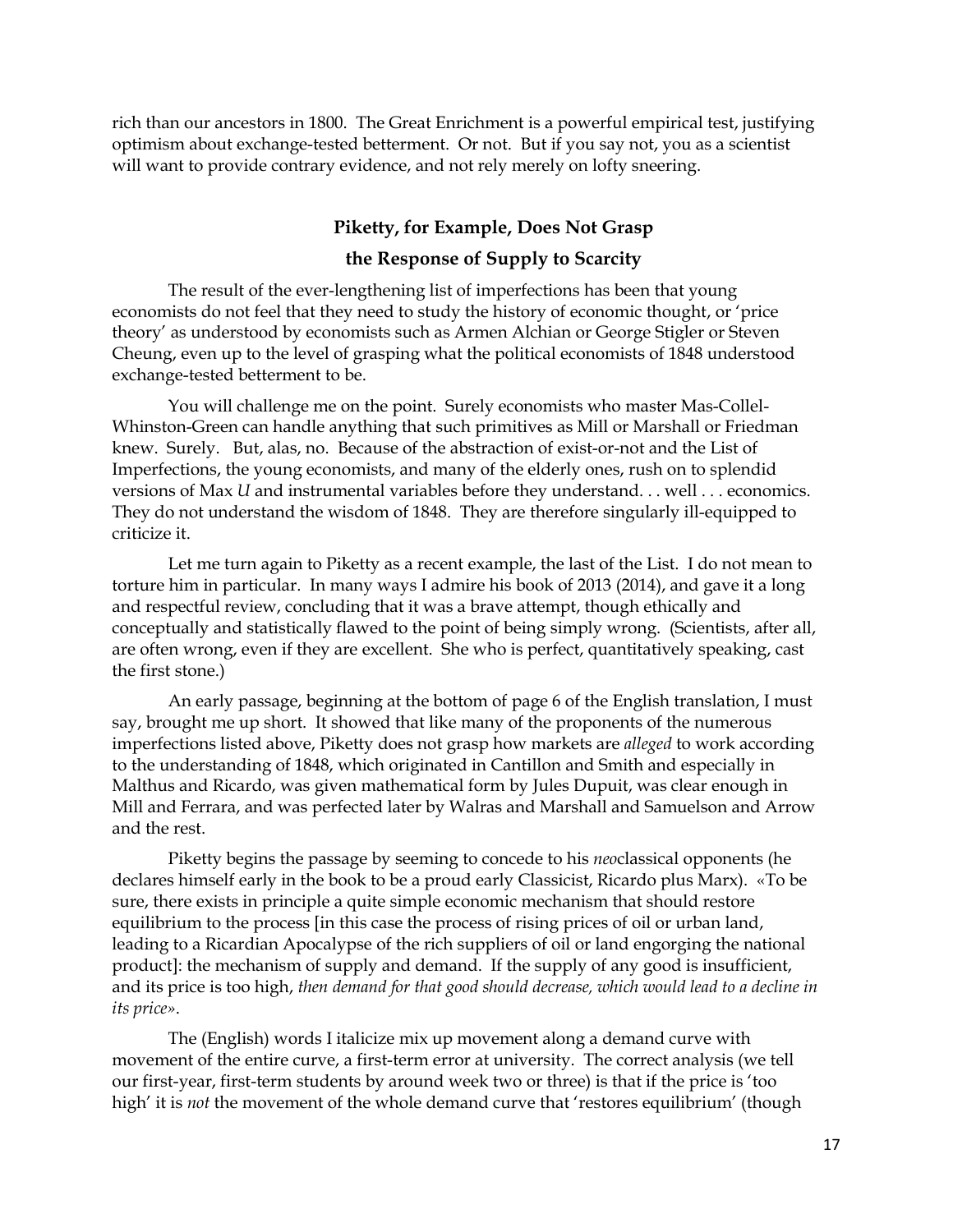the high price in the short run does give people a reason to conserve on oil or urban land, with smaller cars and smaller apartments, moving as they in fact have done in both cases during the past forty years up along their otherwise stationary demand curves *ceteris paribus*).

What actually, in our economic world, 'restores equilibrium' (if by that locution is meant 'a nicely low price') is instead an eventual *outward-moving supply curve*. The supply curve moves out because entry is induced by the smell of super-normal profits, in the medium and long run (to use the Marshallian vocabulary). New oil deposits are discovered, new refineries are built, new suburbs are settled, new high-rises to save urban land are constructed, as has in fact happened massively since, say, 1973, unless government has restricted oil exploitation (usually on environmental grounds) or the building of high-rises (usually on corrupt or aesthetic grounds).

Piketty goes on—remember: it does not occur to him that a high prices causes after a while the *supply* curve to move out; he thinks the high price will cause the demand *curve* to move *in*, leading to 'a decline in price' (of the scarce item, in his case oil or urban land) – «such adjustments might be unpleasant or complicated». To show his contempt for the ordinary working of the price system as he misunderstands it, and as the political economists finally by 1848 had come to understand it, he imagines comically that «people should . . . take to traveling about by bicycle». The substitutions along a given demand curve, or one now mysteriously moving *in*, without any supply response, «might also take decades, during which landlords and oil well owners might well accumulate claims on the rest of the population» (now suddenly he has the demand curve moving *out*, for some reason faster than the supply curve moves out, though he does not in fact acknowledging any movement in the supply curve) «so extensive that they could they could easily [on grounds not argued] come to own everything that can be owned, including», in another use of the comical alternative, «bicycles, once and for all».

Having butchered the elementary analysis of entry and of new supplies, which after all is the economic history of the world, he speaks in heavy jest of «the emir of Qatar» as a future owner even of those bicycles. (The phrase was written before the recent and gigantic expansion of oil and gas exploitation in Canada and the United States.) In short, he concludes triumphantly, having seen through the obvious silliness to be found among those rich-person-friendly neoclassical economists, rather in the style of a bright yet market-hating first-year student in the third week of elementary economics, «the interplay of supply and demand in no way rules out the possibility of a large and lasting divergence in the distribution of wealth linked to extreme changes in certain relative prices, . . . . Ricardo's scarcity principle».<sup>27</sup>

Piketty the economist, you see, does not understand supply response. In keeping with his position as a man of the left, he has a vague and confused idea about how markets are *supposed* to work, and especially about how supply is supposed to respond to higher prices. One might offer the mild suggestion that if he wants to offer pessimistic conclusions concerning «a market economy based on private property, if left to itself» (571) he should learn what elementary economics, agreed to by all who have studied it enough to understand

<sup>27</sup> PIKETTY 2014, 6-7.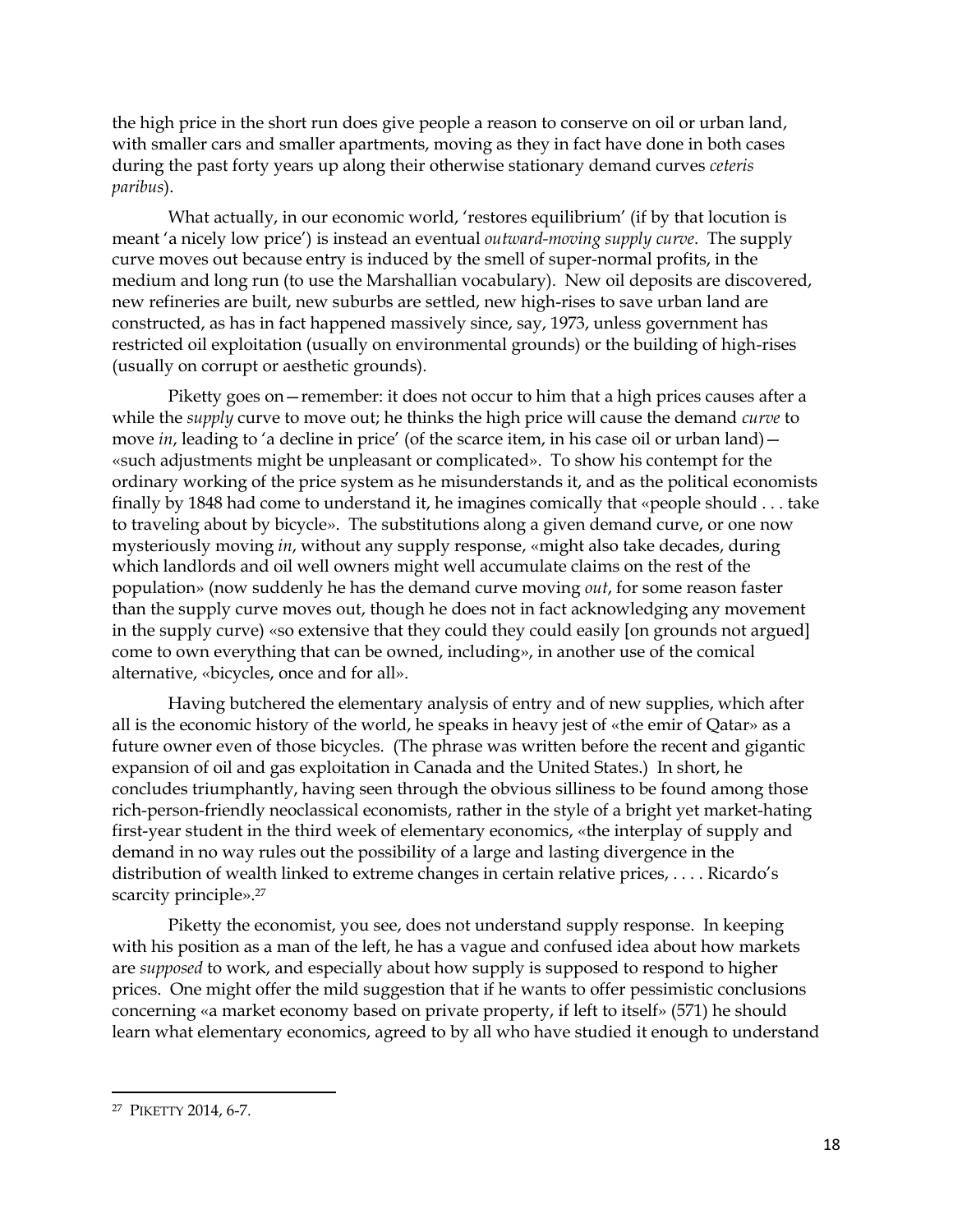what it is saying, whether or not it in fact characterizes the actual world, does say how a market economy based on private property behaves if left to itself.

I was so startled by the passage that I went to the French original and called on my shamefully poor French to make sure it was not a mistranslation. A charitable reading might say at first that it was—very charitable because after all the preparatory senselessness remains: «then demand [the whole demand curve?] for that good should decrease» («*alors la demande pour ce bien doit baisser»*). Yet Piketty's English is much better than my French—he taught for a couple of years at MIT, and speaks educated English when interviewed. If he let stand the senselessness in the translation by Arthur Goldhammer (a mathematics Ph.D. who has since 1979 done fully 75 translations of books from the French—though admittedly this is his first translation of technical economics), especially in such an important passage, one has to assume that Piketty thought it was fine economics, a penetrating—nay decisive—criticism of those silly native-English-or-now-German-speaking economists who think that supply curves move out in response to increased scarcity. (Yet I again urge a bit of charity: she who has never accidentally left a little senselessness in her texts, and especially in translations out of her native tongue, is again invited to cast the stone.)

In the French version one finds, instead of the obviously erroneous English, «which should lead to a decline in its price», typical of the confused first-term student, the clause «*qui permettra de calmer le jeu»*, «which should permit some calming down», or more literally, «which would permit some calming of the play» [of, in this case, supply and demand]. '*Calmer le jeu'*, though, is in fact sometimes used in economic contexts in French to mean heading off a price bubble. And what 'calming down' could mean in the passage, other than an economics-and-common-sense-denying *fall* in price *without* a supply response having meanwhile taken place, is hard to see.

The rest of the passage does not support the charitable reading. The rest is uncontroversially translated, and spins out the notion Piketty evidently believes that supply responses do not figure in the story of supply and demand, which anyway would be unpleasant and complicated—so much more unpleasant and complicated than, say, the state taking a radically larger share of national income in taxes, with its attendant inefficiencies, or the state encouraging the spurning of capitalist ownership in favor of «new forms of governance and shared ownership intermediate between public and private» (p. 573), with its attendant corruptions and lack of skin in the game.

Piketty, it would seem, has not read with understanding the theory of supply and demand that he disparages, such as proposed in Smith (one sneering remark in the book on page 9), Say (ditto, mentioned in a footnote along with Smith as optimistic), Bastiat (no mention), Walras (no mention), Menger (no mention), Marshall (no mention), Mises (no mention), Hayek (one footnote citation on another matter), Friedman (pages 548-549, but only on monetarism, not the price system). He is in short not scientifically qualified to sneer at self-regulated markets (for example on page 572), because he has no idea how they work, or at any rate how they are supposed to work in the usual expositions since they were clarified in 1848 and the decades following. It would be like someone attacking the theory of evolution (which is analogous to the theory the economists use of entry and exit in selfregulating markets—the supply response of entry into a niche being what inspired Darwin) without understanding natural selection or the Galton-Watson process or modern genetics.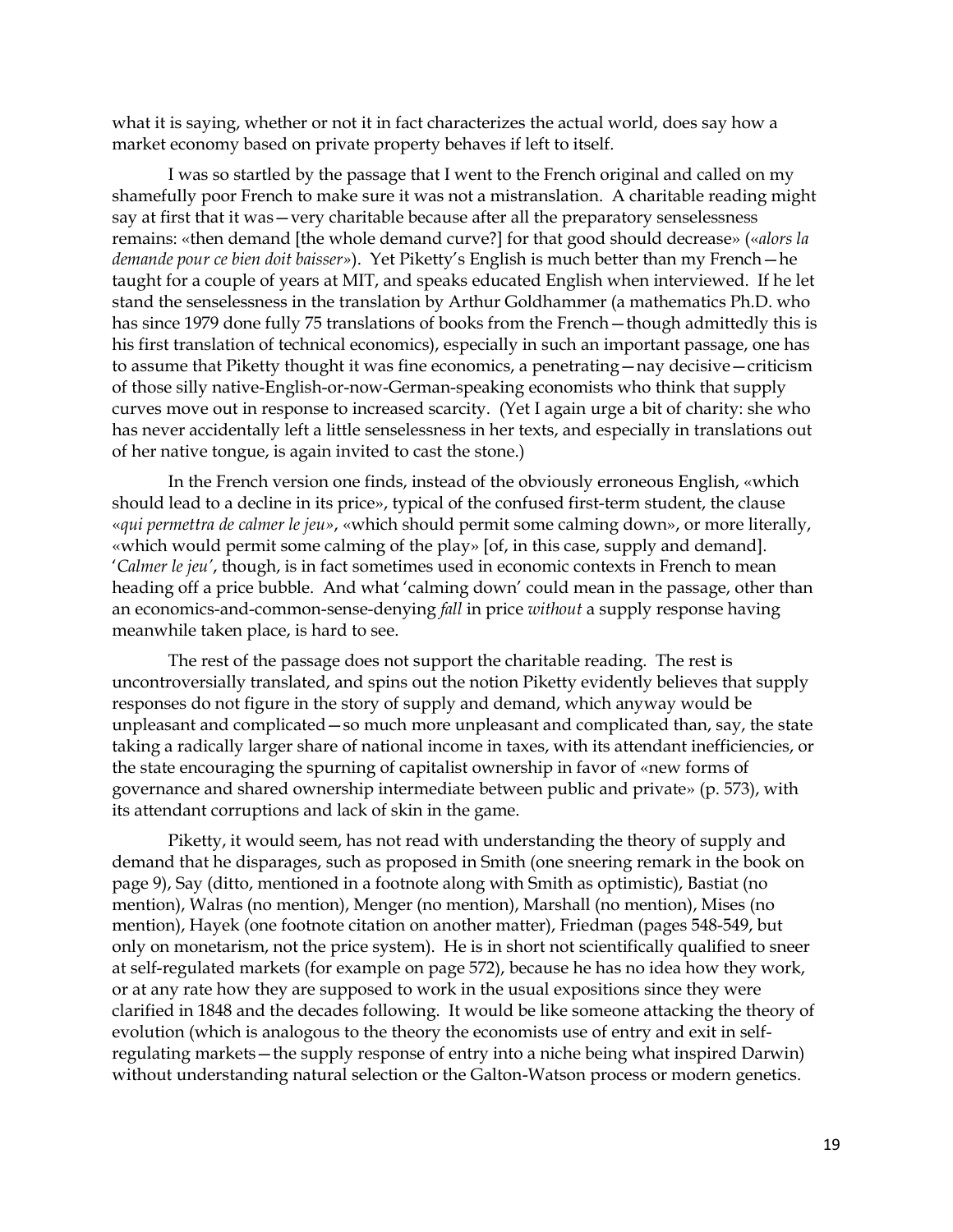It is not his fault. He was educated in France. French-style teaching of economics, against which the insensitively-named Post-Autistic Economics (PAE) movement by students of economics in France was directed, is abstract and Cartesian, never deigning to study the ordinary price theory that one might use to understand the oil market, 1973 to the present.<sup>28</sup> In that market the real price of oil since 1980 has fallen, because of supply responses—never considered in books by non-economists such as Paul Ehrlich's *The Population Bomb* (1968) or by economists such as Piketty, neither of whom understand elementary economics.

## **An example is that monopoly has dramatically fallen 1800 to the present, not risen**

What is to be done?

l

Answer: follow the scientific standard of physics or geology or history, and refrain from offering up an alleged imperfection in a market, or in Markets in general, or offering up an assertion to the contrary that markets are flawless, without an empirical showing that the alleged effect good or bad is quantitatively important, at the very least in the market under consideration, relative to some imagined perfection, and at the best--the truly relevant scientific matter--in the economy as a whole, giving a sufficient reason to turn then (or not so turn in the other case) to an admittedly imperfect government to improve the operation of exchange-tested betterment, which appears to have enriched the modern world.

Let me give as an example the empty economic box of number 17 in the list of imperfections, the alleged prevalence and *increasing* prevalence of enterprise monopoly. Many economists, and more of the general public on the left of the political spectrum, believe that the power of monopolies has increased steadily since, say, 1800. They see large enterprises and, illogically, conclude that they must have monopoly power. The belief buttresses many other of the entries in the list of imperfections, such as adulterate food if not regulation of monopolies in meatpacking c. 1910, the lack of coordination (or the opportunity for it, thinking of syndicalism) during the 1920s, the monopolistic competition studied in the 1930s by my teacher Edward Chamberlain, the cost-push inflation from monopolized industries studied in the 1950s by another teacher of mine, Otto Eckstein, regulatory capture by the very monopolies, as my colleagues at Chicago argued in the 1970s, advertising and planned obsolescence à la Galbraith, overpayment of CEOs, oligopoly allegedly addressed by game theory, too big to fail in banking, and now the cry of allegedly rising inequality. All of these imperfections and more have flourished for a decade or so in economic thought, in part by assuming that monopoly grows and grows and grows.

I will not repeat here the Chicago-School line—with which, if your care, I in fact pretty much agree, on the basis of massive evidence others have collected from economic history—that the main source of actual monopoly (the post office, for example, or the everextending system of patents and copyrights, invented by the governing elite in Venice many centuries ago) is in fact the very government itself, by way of prohibitions, regulations, and protections. The savants of the Chicago School claim that without governmental intervention a new entry—the supply response—is usually vigorous, and that a new Bill Gates is usually

 $28$  On the other hand, the French economist Bernard Guerrien, who inspired the movement, has his own problems with elementary economics. MCCLOSKEY 2006.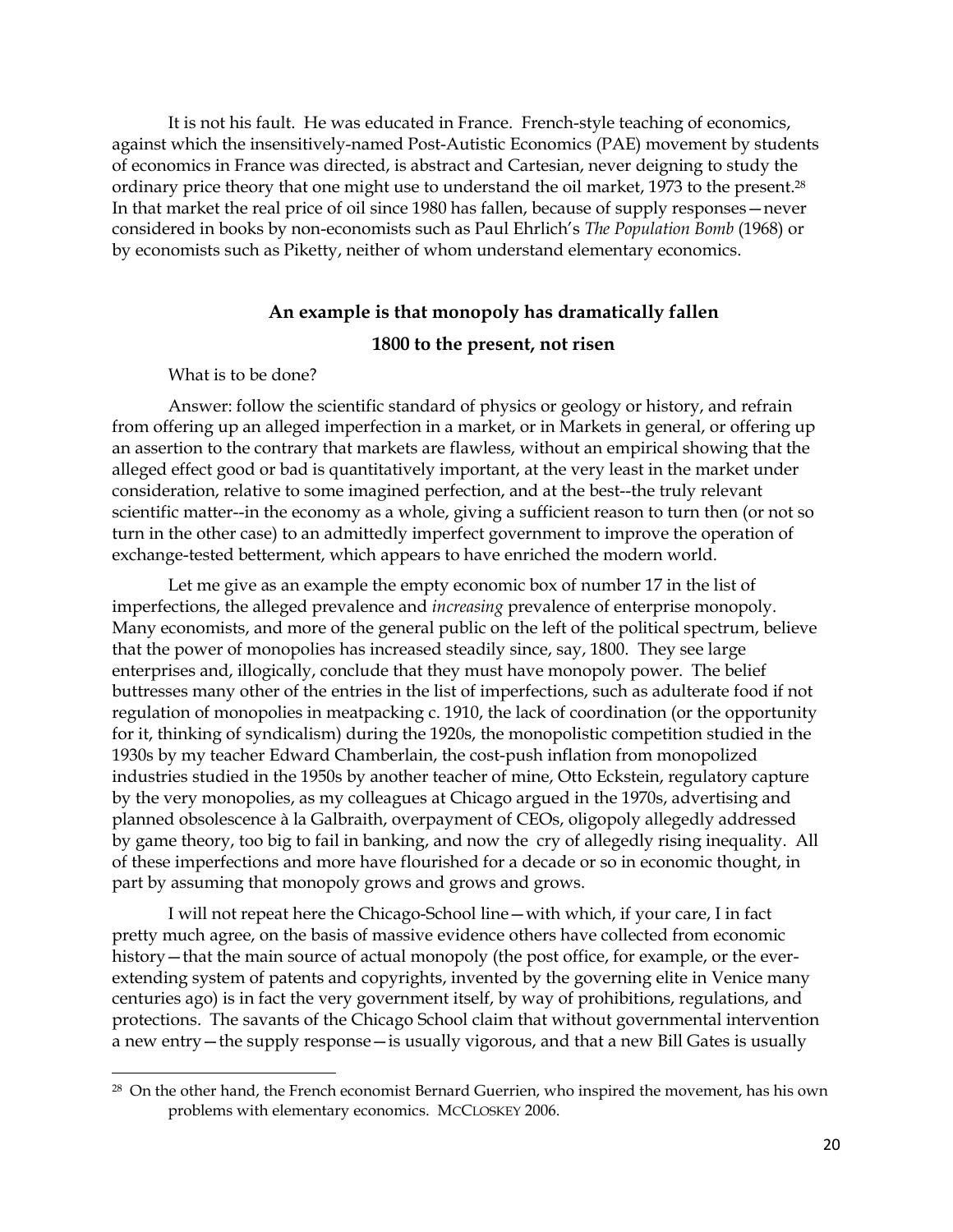working in a new garage right now to overturn the old Bill Gates. The empirical evidence for the 'usually' in the last sentence seems on its face strong. After all, creative destruction (the phrase of Sombart's in 1913 that Schumpeter later made his own) is precisely the matter of entry in supply that Piketty does not grasp, and that has made for the Great Enrichment.

Once upon a time, for example, many little local fortunes were based on a local monopoly of a department store. Yet the department-store model, and the shopping malls that depended on it when the local chains had merged, has long faded, and with it the supernormal rents making such fortunes. The fade is to our common good, producing the equality of real comfort that characterizes the modern world. William Nordhaus (2004) has calculated that in recent times the original inventor retains only 2 percent of the social value of her invention, the rest going to the consumers by way of entry.

Instead I will propose—but leave as an exercise to the reader to actually accomplish a simple empirical test about how important monopoly is for the economy as a whole, by a criterion which can be justified by the theory of the core, originating in Edgeworth 1881 (see Telser 2007). It is: How many competing suppliers did the typical consumer face in 1800, and how many now, weighted by the importance of the item consumed in the consumer's budget? How many competing demanders, likewise, did the typical worker face in 1800 and in the present for his services? In other words, how many coalitions, to use the terms in the theory of the core (distinct from game theory, note), did buyers and sellers have available? How big?

I think it is obvious—I would like to hear why it is not—that the number of such suppliers or demanders has enormously increased since 1800, or 1900, or 1950, especially among a substantial margin of customers located between their suppliers or demanders, and that therefore monopoly/ monopsony has *decreased* dramatically, not increased. We are now much closer, factually speaking, to a pretty good competitive economy than we were in 1800, or 1900, or 1950. To put it another way, we are closer to Pareto optimality—not further, as the sequence of 'imperfections' that economists have claimed would suggest.

The central reason of course is falling transport/ transaction costs. In 1800 even in a country quite rich by the wretched standards of the time, such as Holland or England, the average consumer of flour for her bread or of a builder for her hovel faced very few suppliers. She could not get across town easily to take advantage of the price differential between her local monopolist baker and the new and cheaper entrant over at Zeedyk. Her husband could not venture to the next town to find employment, and continued therefore to labor at low wages for the local chair-maker. It is a matter of transport/transaction costs.

In a wider field, getting out to the frontier of settlement in the U.S. or Argentina or Australia, or at any rate escaping the low land/labor ratios of much of Europe compared to the frontiers, would cost many weeks of non-employment on a sailing ship and many months of saving out of paid employment at home to get steerage passage even in a muchimproved steamship. It is why immigrants to the new worlds were commonly a little richer than comparable countrymen stopping at home to starve.

Europeans in olden days were well and truly stuck. They were less stuck than in the Middle Ages (and there is a good case to be made by the way that in 1800, and especially in the Middle Ages, people in China were even less stuck). But stuck they were, partially walled off from competitive offers to sell or buy goods or labor in their locale, by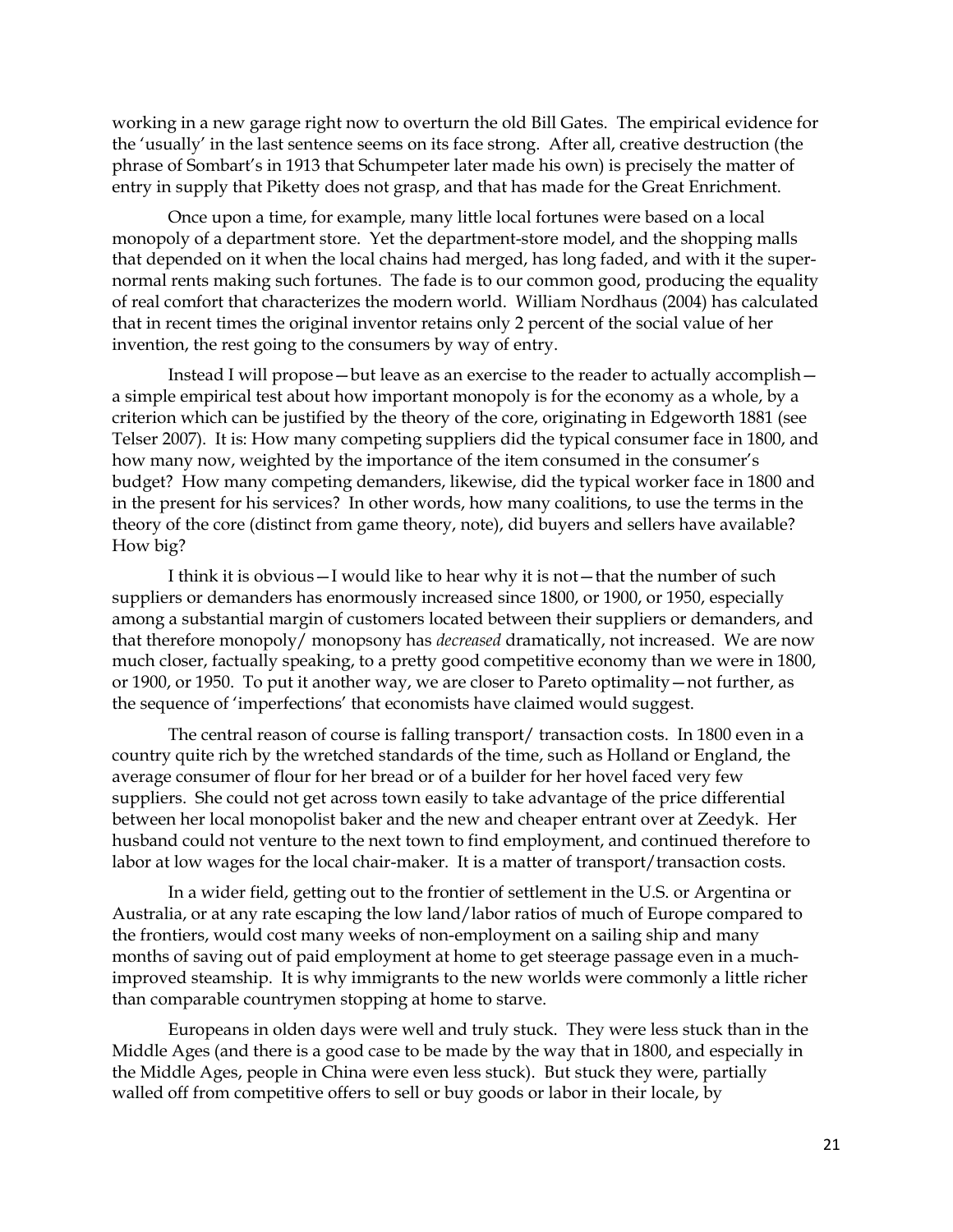transportation costs and government-sponsored monopolies and high transaction costs such as serfdom and guilds and tariffs.

I do not claim that trade did not occur across regions. On the contrary, even in a Europe riven by tariffs and mountains and guilds, not to speak of its unusually violent and persistent warfare, there was sufficient competition by marginal buyers and sellers across locales to bring prices of many goods and services and labor and capital quite close to each other by arbitrage. And arbitrage in wheat and labor improved a great deal from the Middle Ages to the Early Modern.<sup>29</sup> It was one of Adam Smith's (few) unique analytic contributions to point this out, and to back it up, as he characteristically did, with canny factual observations.

But I do claim about those olden days that inside the margin many consumers and employees had few options, and the suppliers or demanders they faced had an ability, considering the high transactions costs of resale of goods or labor, to set the terms of trade unfavorably to them. Monopoly. Monopsony.

And I further claim that a long, long series of innovations in transport and transaction costs since 1800 has radically reduced the ability of the monos to do so. Consider (again I invite factual suggestions or contradictions):

proliferating **turnpikes** in the 18th and early 19th centuries (as Daniel Klein 1992 and others have shown),

the rise of **private roads** (still common in Sweden),

**metaled roads** between towns by McAdam

and **stage coaches** (see Charles Dickens) rushing along them,

**river and port improvement,**

**canal** transport (especially in Holland, as Jan de Vries has shown, but then also in Britain; and in the United States, notably the Erie Canal),

the **breakdown of guilds**, as for example by Napoleon's conquering armies,

the **breakdown of local tariffs***,* as on the Rhine, again by Napoleon,

paving of **roads in town**,

**gas illumination of towns,**

**policing of roads,** in town and out (highwaymen disappeared in Western Europe),

the **telegraph**, giving information on prices instantly,

**steamboats** on the western rivers (see Mark Twain),

and above all the **RAILWAY**, pushing into every big village in England and every substantial town in the United States,

and the **steam ship**, connecting markets worldwide,

leading to **passenger liners,** and a sharp fall in trans-Atlantic fares,

the **street car**, first pulled by horses,

 $29$  See for example the astonishing chart in BRAUDEL AND SPOONER 1967. Subsequent studies have not improved upon their chart by marshalling meaningless tests of statistical "significance."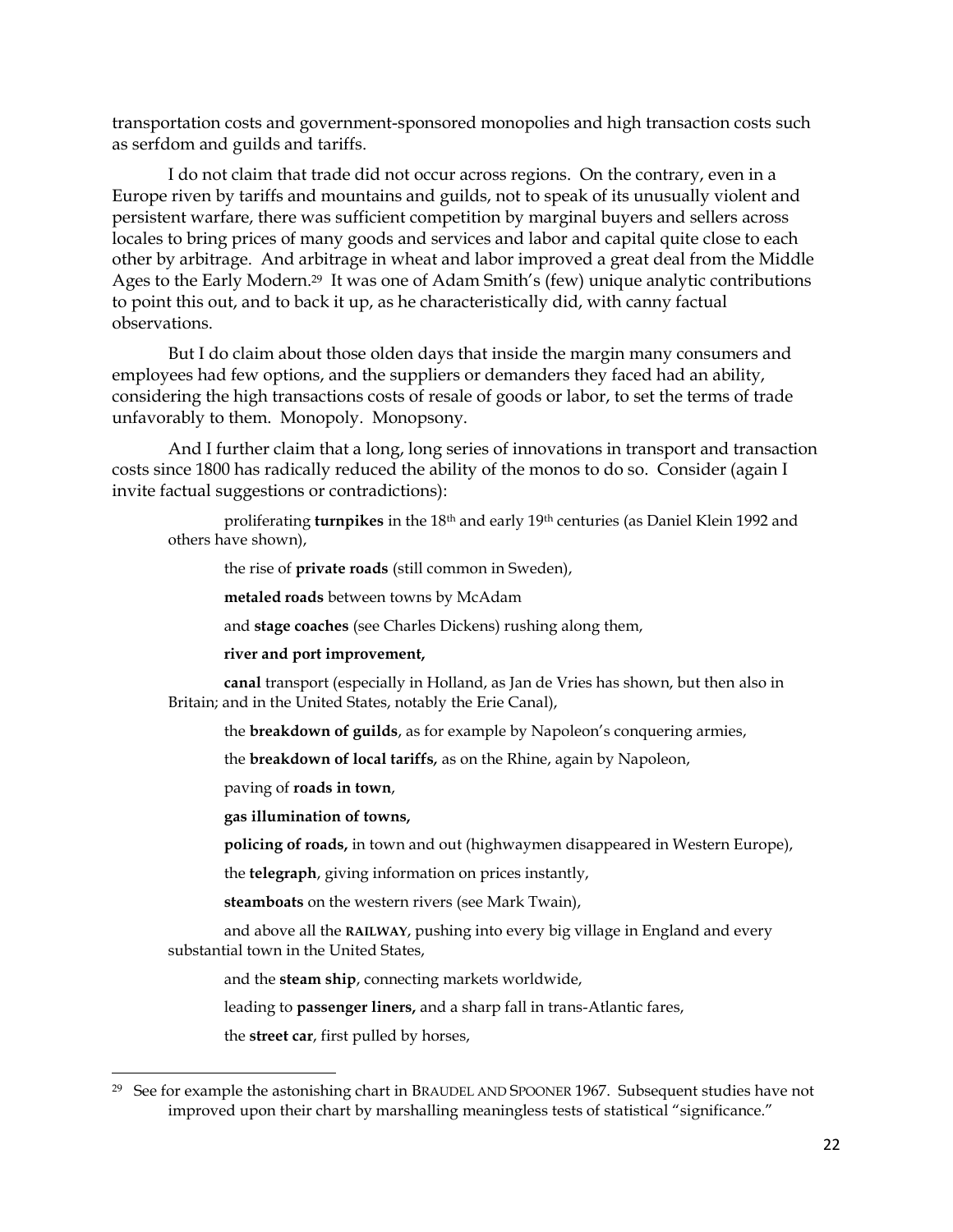then by steam plants pulling **cable cars** (in the 1880s Chicago had the world's longest cable-car network),

#### then **electric trolleys**,

making the **department store** with its price-breaking "*bon marché*" (see Zola, *The Ladies' Paradise* [1883]),

and especially the **BICYCLE**, that object of Piketty's scorn, at first an expensive toy for gentlemen, eventually a breaker of monopoly and monopsony for working people on **good urban roads**,

reliable **postal service** on the railways (my great grandfather sorted mail on the route into Chicago from Indianapolis),

and then the great **mail-order** firms, such as in the United States Montgomery Ward and Sears, Roebuck,

**subways,** first steam and then (1890 in London) electric,

the **telephone,** at first expensive then a ubiquitous aid for dealing and information,

above all, the **AUTOMOBILE**, again at first a toy of the rich, but at length even the Joad family in Steinbeck's *The Grapes of Wrath* would flee starvation by auto,

and the **motor truck,** cheapening delivery and competing eventually with the railways,

the **Good-Roads** movement, paving the dirt tracks of Route 66 from Chicago to LA, for example, and eventually making truck delivery of even slaughtered cattle cheap,

the **Sears-Roebuck** regional brick-and-mortar stores after World War II,

the **interstate system of highways**, thanks for a change to the government,

the **supermarket**, enabled by the automobile,

the **commercial strip** outside every U.S. town, competing with downtowns,

the **shopping mall,** with a department-store anchor,

**falling tariffs**, enforced by the WTO, making the world a single market in, say, automobiles,

and eventually routine **air transport,**

**deregulation of air and truck and rail** transport,

the **breakdown of the postal and telephone monopolies** worldwide,

**discount stores***,* such as Walmart,

and especially the **INTERNET,** giving low-cost information about alternative deals

**cell phones,**

then **Amazon.com** reinventing the mail-order and destroying the mall.

In other words, it would seem that since 1800 or 1900 competition in the sense of multiple sources of supply and demand has increased very largely, and the power of monopolies ('the international corporation'" the left says, with a shiver) has dramatically declined. During the 1950s the Americans spoke of having 'three and a half' suppliers of automobiles, namely, Ford, Chrysler, General Motors, and American Motors. Then the tariffs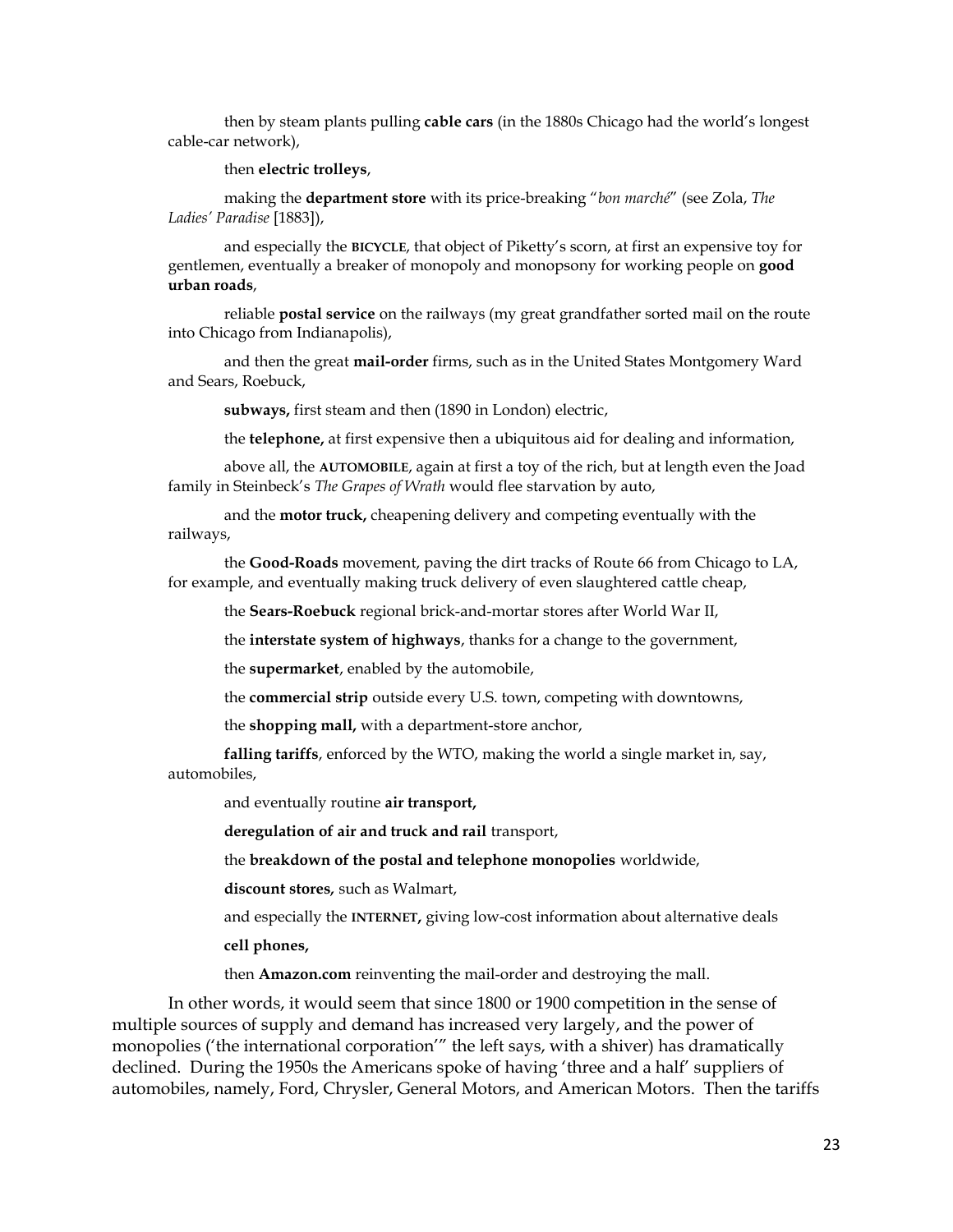on imported autos were slashed, with transitional episodes of quotas on Japanese autos to enrich auto workers at the annual cost of \$200,000 in higher prices to auto buyers for each \$20,000 job saved in Detroit. Now an American consumer faces four times or so more suppliers of autos, such as Toyota, GM, Volkswagen, Hyundai, Ford, Nissan, Fiat-Chrysler, Honda, Suzuki, Groupe PSA, Renault, BMW, SAIC, Daimler, Mazda, Dongfeng, Mitsubishi, Changan, Tata, and the rest. There is now more reason, not less, to expect exchange-tested betterment to work in the way the political economists by 1848 had realized it might well, leading to the Bourgeois Deal: Let the bourgeoisie such as the auto manufacturers try out betterments for profit, and in the long run the bourgeoisie will enrich us all.

The scientific point here is that if monopoly is typical of the list of imperfections—and as I said monopoly figures in many of its items—it is a feeble list. There are in fact economic and historical reasons to think that the case against the significance of monopoly is not a singleton. Informational asymmetry such as George Akerlof's Lemons Problem is lessened by universal education, by autos for comparison shopping, by telephones («Let your fingers do the walking» was the motto of the Yellow Pages in the U.S., now creatively destroyed by the internet), by cell phones, and now by Yelp and Uber and the like. That is, there is reason to think that informational asymmetry is a *lessening* problem—noting that there has been no scientific showing that it is a *big* problem to begin with, speaking of the economy as a whole, and speaking of the economy's closeness, or not, to a pretty good outcome of supply and demand.

In the list of imperfections, again and again, the empirical showing is nil. I await empirical refutation, but it seems to me on the basis of existing empirical studies that the following propositions are factually true. Inequality since 1800 has fallen, not risen, if one focuses on equality of real comfort instead of on Liliane Bettencourt's undoubtedly most vulgar jewelry box. Imperialism was not profitable for the countries conquering others, however gratifying to jingoism and however devastating to its victims. Unemployment is caused as much by government intervention, such as interference in the wage bargain, as it is by inherent flaws in market economies. Stagnationism has been asserted by every second generation of economists, to be refuted in the economic history of the next. Non-linear dynamics, though attractive to the engineering mind, cannot be shown factually to be typical of market economies. That consumers are irrational does not imply that markets are. The middle income trap confuses absolute with comparative advantage. If advertising had magical powers it would not be merely 2 percent of national income, most of it informative, or aimed at experts. If free riding were insoluble we would have a war of all against all, and the life of man would be solitary, poor, nasty, brutish, and short, which it is not. Overpopulation did not happen. Peak oil didn't happen. China and India broke out of the vicious circle of poverty. Foreign aid has enriched elites and financed impoverishing projects. Inflation is everywhere and always a monetary phenomenon, and to think otherwise is to mistake relative for absolute prices. Capital accumulation has not been the cause of exchange-tested betterment, but its consequence. Monopolistic competition assumes that suppliers do not acknowledge interaction when it is obvious that they can and should.<sup>30</sup>

 $30$  That I do not give citations for the assertions in the paragraph does not mean the evidence for their truth is exiguous. I cannot resist citing one theoretical essay showing the illogic, at least, of my teacher Chamberlain: McCloskey 1986, Chp. 20, Section 1.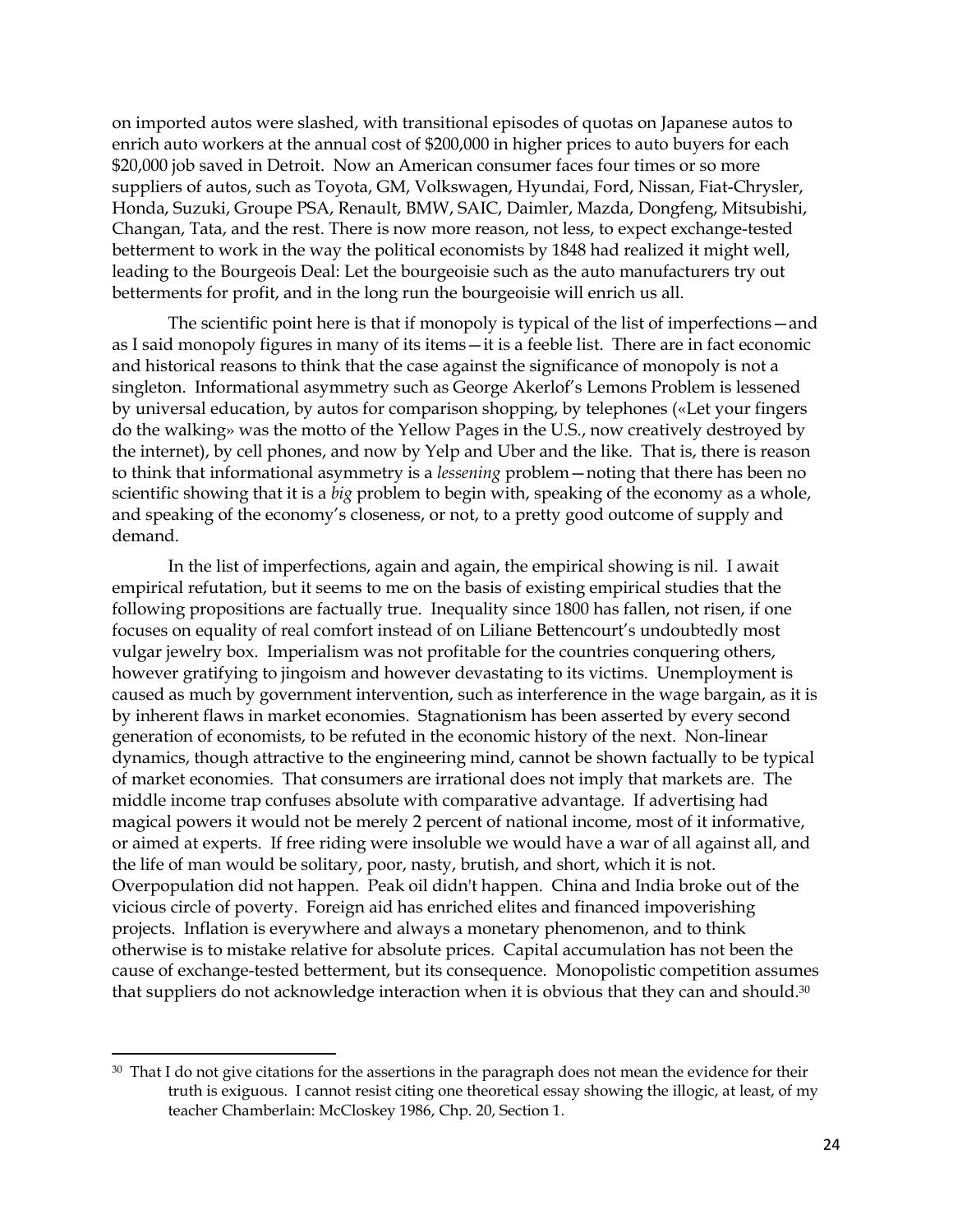Immigrants were not lesser breeds. The landlords did not engorge the national product, and monopoly capitalists were competed away by entry, as in falling transport costs.

§

The hunt for imperfections in the form of *A*-prime, *C*-prime assertions of exist-or-not, in short, has been great fun, but has been a scientific mistake. We need to recover the soft priors of 1848, using our now superior abilities in measuring to get back to a policy science, as indeed applied economists (with low scientific prestige) are forced to do when they actually advise the prince. Richard Feynman the great theoretical physicist declared in 1965 that «It does not make any difference how beautiful your guess [at a scientific law] is. It does not make any difference how smart you are. . . --if it disagrees with experiment [or observation] it is wrong. . . . Guessing, computing consequences, and comparing with experiment [and observation is all there is to Science]."31 Note: "*computing* consequences." How big?

Such a science, I predict, will discover what the undoubted magnitude of the Great Enrichment suggests: that we've done amazingly well, and that a free-market economy left pretty much to its own devices works astoundingly well, especially by calling out, from the mass of ordinary people, when suddenly allowed and encouraged to have a go, the exchange-tested betterments that explain most of economic growth, despite a hundred and more confidently alleged but economically unimportant imperfections piled up since 1848 by the economists dealing in thought without content.

Time to get back to serious science, after a century and a half of playing with those empty economic boxes.

#### **Works Cited**

AKERLOF, GEORGEA. 1970, "The Market for 'Lemons': Quality Uncertainty and the Market Mechanism." *Quarterly Journal of Economics* 84:488–500.

- AMERICAN STATISTICAL ASSOCIATION 2016, "Statement on Statistical Significance and *P*-Values." *The American Statistician* 70 (2): 129-133. At http://amstat.tandfonline.com/doi/pdf/10.1080/00031305.2016.1154108
- ARTHUR, W. BRIA 1994, *Increasing Returns and Path Dependence in the Economy*. Ann Arbor: University of Michigan Press.

BARAN, PAUL, AND PAUL SWEEZY 1966, *Monopoly Capital*. New York: Monthly Review Press.

BASTIAT, FRÉDÉRIC 1845, *Economic Sophisms*. Trans. Arthur Goddard. Irvington-on-Hudson, NY: The Foundation for Economic Education, 1996.

BEVERIDGE, WILLIAM H. 1909, *Unemployment. A Problem of Industry*. London: Lomgmans, Green.

<sup>31</sup> Feynman 1965, 156, 160.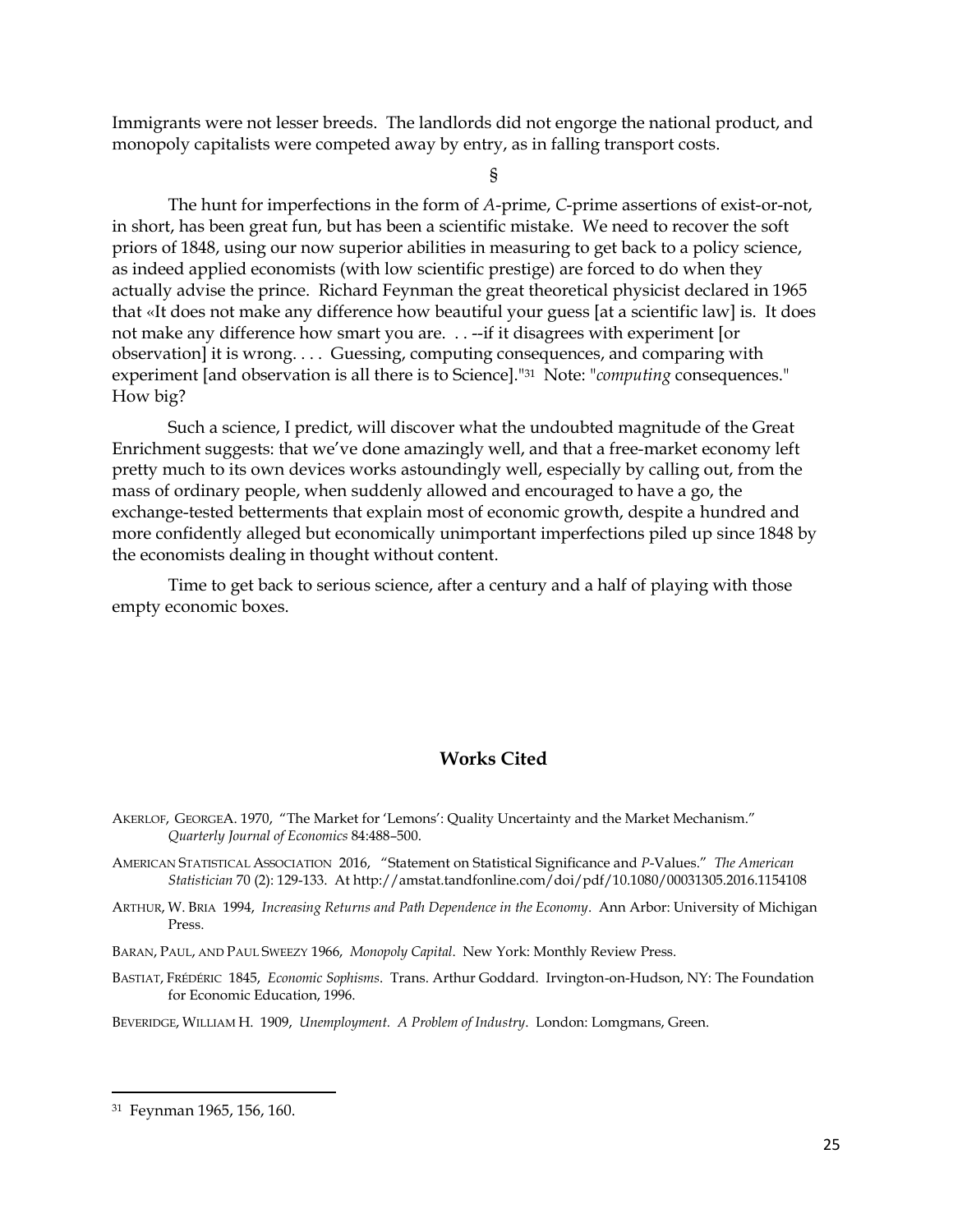- BOSKIN, MICHAEL J., ELLEN R. DULBERGER, ROBERT J. GORDON, ZVI GRILICHES, AND DALE W. JORGENSON 1998., "Consumer Prices, the Consumer Price Index, and the Cost of Living." *Journal of Economic Perspectives* 12 (1, Winter); 3-26.
- BRAUDEL, FERNAND, AND FRANK SPOONER 1967, "Prices in Europe from 1450 to 1750." In E. E. Rich and C. H. Wilson, *The Cambridge Economic History of Europe, vol. IV: The Economy of Expanding Europe in the Sixteenth and Seventeenth Centuries.* Cambridge: Cambridge University Press.
- BRIGGEMAN, JASON 2015, "Search for Justification of the Policy of Pre-Market Approval of Pharmaceuticals." Ph.D dissertation, George Mason University. At [http://mars.gmu.edu/bitstream/handle/1920/9656/Briggeman\\_gmu\\_0883E\\_10872.pdf](http://mars.gmu.edu/bitstream/handle/1920/9656/Briggeman_gmu_0883E_10872.pdf)
- BUCHANAN, JAMES, AND GORDON TULLOCK 1962, *The Calculus of Consent: The Logical Foundations of Constitutional Democracy*. Ann Arbor: University of Michigan Press*.*
- CHEUNG, STEVEN N. S. 1969, *The Theory of Share Tenancy*. University of Chicago Press.
- CLAPHAM, JOHN H. 1922, "Of Empty Economic Boxes." *Economic Journal* 22(3): 305-314.
- COASE, RONALD H. 1960, "The Problem of Social Cost." *Journal of Law and Economics* 17: 357-376.
- COWEN, TYLER 2011, *The Great Stagnation: How America Ate All the Low-Hanging Fruit of Modern History, Got Sick, and Will (Eventually) Feel Better*. New York: Dutton.
- COWEN, TYLER 2013, *Average Is Over: Powering American beyond the Age of Stagnation*. New York: Dutton.
- CROUZET, FRANÇOIS. 1965. "La formation du capital en Grande-Bretagne pendant la Révolution Industrielle." 589-642 in Deuxième conférence internationale d'histoire économique/Second International Conference of Economic History, Aix-en-Provence 1962, École pratique des hautes études - Sorbonne, Sixième Section: Sciences économiques et sociales, Congrès et Colloques, tome VIII (Mouton and Co: Paris-The Hague.
- DAVID, PAUL A. 1985. "Clio and the Economics of QWERTY." *American Economic Review* 75 (March): 332-337.
- DAVIS, LANCE E., AND R. A. HUTTENBACK 1988, *Mammon and the Pursuit of Empire: The Economics of British Imperialism.* Cambridge: Cambridge University Press.
- EASTERLY, WILLIAM 200,. *The Elusive Quest for Growth: Economists' Adventures and Misadventures in the Tropics*. Cambridge, MA: MIT Press.
- ECKSTEIN, OTTO 1958, "Inflation, the Wage-Price Spiral and Economic Growth", in Joint Economic Committee, U.S. Congress, *Relationship of Prices to Economic Stability and Growth*.
- EDELSTEIN, MICHAEL 1982, *Overseas Investment in the Age of High Imperialism: The U.K., 1850-1914.* New York: Columbia University Press; London: Methuen.
- FEYNMAN, RICHARD 1965, *The Character of Physical Law.* Cambridge: MIT Press, 2017.
- FLEISCHACKER, SAMUEL 2014, "Adam Smith and the Left." In Ryan Hanley, ed., *Adam Smith: A Princeton Guide*. Princeton: Princeton University Press.
- FOLBRE, NANCY 2001, *The Invisible Heart: Economics and Family Values*. New York: The New Press.
- FRANK, ROBERT 2005, "Positional Externalities Cause Large and Preventable Welfare Losses." *American Economic Review* 95(2): 137–141.
- GALBRAITH, JOHN KENNETH 1958, *The Affluent Society.* Boston: Houghton Mifflin.
- GIOVANNONI, OLIVIER 2014, "What Do We Know About the Labor Share and the Profit Share? Part III. Measures and Structural Factors." Levy Economics Institute, Bard College, working paper 805, at http://www.levyinstitute.org/pubs/wp\_805.pdf
- GORDON, H. SCOTT 1954, "The Economic Theory of a Common-Property Resource: The Fishery." *Journal of Political Economy* 62: 124-142.
- GORDON, ROBERT J. 2016, *The Rise and Fall of American Growth: The U.S. Standard of Living since the Civil War*. Princeton: Princeton University Press.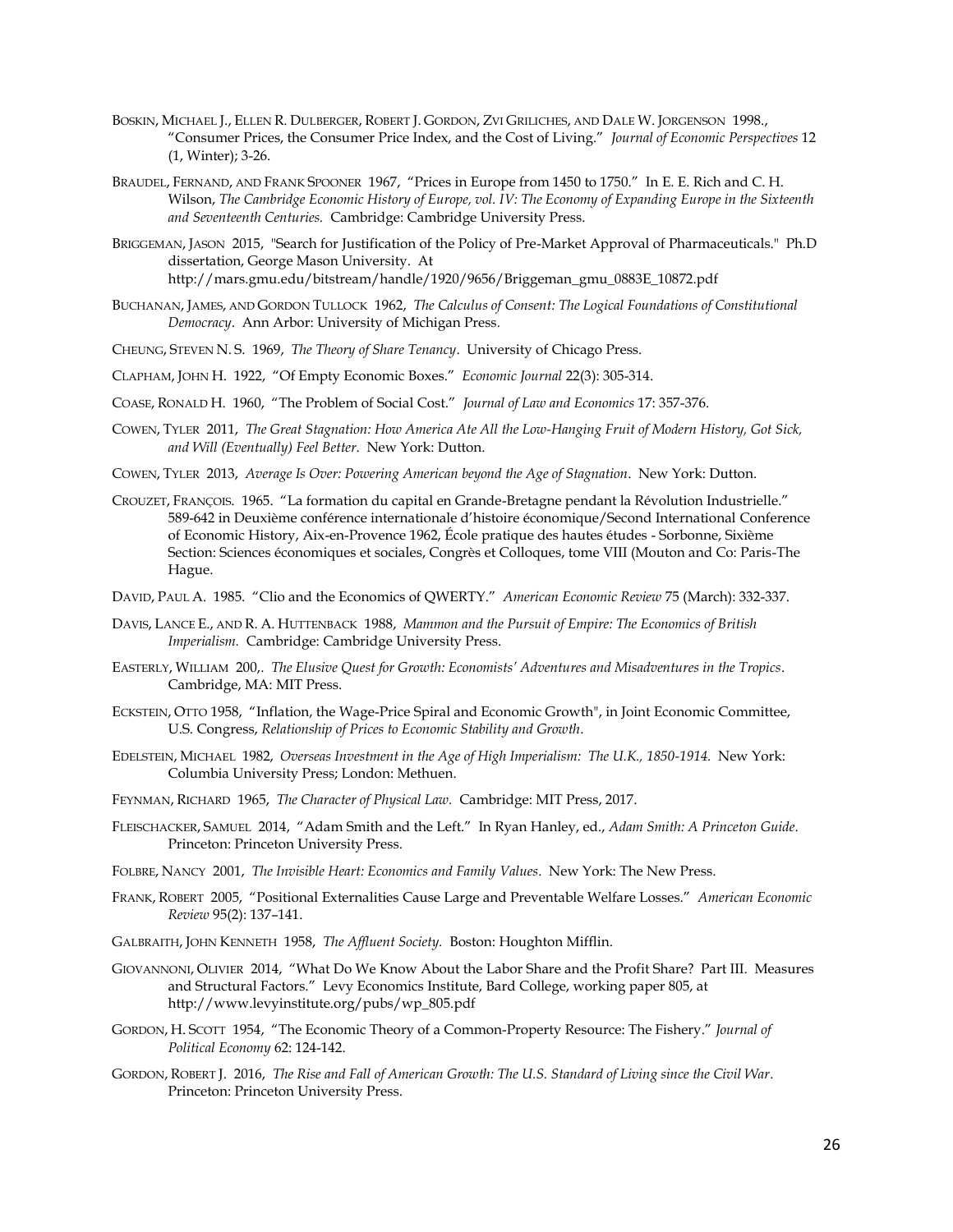HARBERGER, ARNOLD C. 1954, "Monopoly and Resource Allocation." *American Economic Review* 44: 77-87.

HARCOURT, GEOFFREY C. 1972, *Some Cambridge Controversies in the Theory of Capital.* Cambridge: Cambridge University Press.

HARDIN, GARRETT 1968 "The Tragedy of the Commons." *Science* 162: 1243-1248.

HIRSCH, FRED 1976, *Social Limits to Growth*. Cambridge: Harvard University Press.

- HOBSBAWM, ERIC 2011, *How to Change the World: Reflections on Marx and Marxism 1840–2011*. New Haven: Yale University Press.
- HOVENKAMP, HERBERT 1990, 'The First Great Law & Economics Movement." *Stanford Law Review* 42:993–1058.
- KIRZNER, ISRAEL 1973, *Competition and Entrepreneurship*. Chicago: University of Chicago Press.

KIRZNER, ISRAEL 1979, *Perception, Opportunity and Profit*. Chicago: University of Chicago Press.

- KIRZNER, ISRAEL 1989, *Discovery, Capitalism, and Distributive Justice*. Oxford: Basil Blackwell.
- KLEIN, DANIEL B. AND GORDON J. FIELDING 1992, "Private Toll Roads: Learning from the Nineteenth Century." *Transportation Quarterly* 46: 321-41.
- KLEIN, DANIEL B., AND JOHN MAJEWSKI no date, "Turnpikes and Toll Roads in Nineteenth-Century America." At http://eh.net/encyclopedia/turnpikes-and-toll-roads-in-nineteenth-century-america/
- KOLKO, GABRIEL 1965, *Railroads and Regulation, 1877–1916*. Princeton, NJ: Princeton University Press.
- LEONARD, THOMAS C. 2016, *Illiberal Reformers: Race, Eugenics and American Economics in the Progressive Era.*  Princeton*: Princeton University Press.*
- LEWIS, H. GREGG 1963, *Unions and Relative Wages in the United States.* Chicago: University of Chicago Press.
- LEWIS, H. GREGG. 1986. *Union Relative Wage Effects: A Survey*. Chicago: University of Chicago Press.
- LIPSEY, RICHARD G., AND KELVIN LANCASTER 1956, "The General Theory of Second Best." *Review of Economic Studies*  **24** (1): 11–32.
- MAZZUCATO, MARIANA 2013, *The Entrepreneurial State: Debunking Public vs. Private Sector Myths*. London: Anthem Press.
- MCCLOSKEY, DEIRDRE NANSEN 1970, *"*Did Victorian Britain Fail?" *Economic History Review* 23 (Dec): 446-59.
- MCCLOSKEY, DEIRDRE NANSEN 1989, "Formalism in Economics, Rhetorically Speaking." *Ricerche Economiche* 43, 1-2 (Jan-June): 57-75. Reprinted in *Knowledge and Persuasion in Economics* (Cambridge: Cambridge University Press, 1994).
- MCCLOSKEY, DEIRDRE NANSEN 2007, "A Solution to the Alleged Inconsistency in the Neoclassical Theory of Markets: Reply to Guerrien's Reply." *Post-Autistic Economics Review* 7, Sept. 18 May.
- MCCLOSKEY, DEIRDRE NANSEN 2012, "Happyism: The Creepy New Economics of Pleasure," cover story in *The New Republic,*  June 28.
- MCCLOSKEY, DEIRDRE NANSEN 2016, *Bourgeois Equality: How Ideas, Not Capital or Institutions, Enriched the World*. Chicago: University of Chicago Press.
- MILL, JOHN STUART. 1848. *Principles of Political Economy*.
- MUELLER, JOHN 1999, *Capitalism, Democracy, and Ralph's Pretty Good Grocery*. Princeton: Princeton University Press.
- NORDHAUS, WILLIAM D. 2004, "Schumpeterian in the American Economy: Theory and Measurement." Closed access paper, National Bureau of Economic Research Working Paper W1043
- OLSON, MANCUR. 1965. *The Logic of Collective Action: Public Goods and the. Theory of Groups*. Cambridge: Harvard University Press.
- OLSON, MANCUR. 1982. *The Rise and Decline of Nations: Economic Growth, Stagflation, and Social Rigidities*. New Haven: Yale University Press.